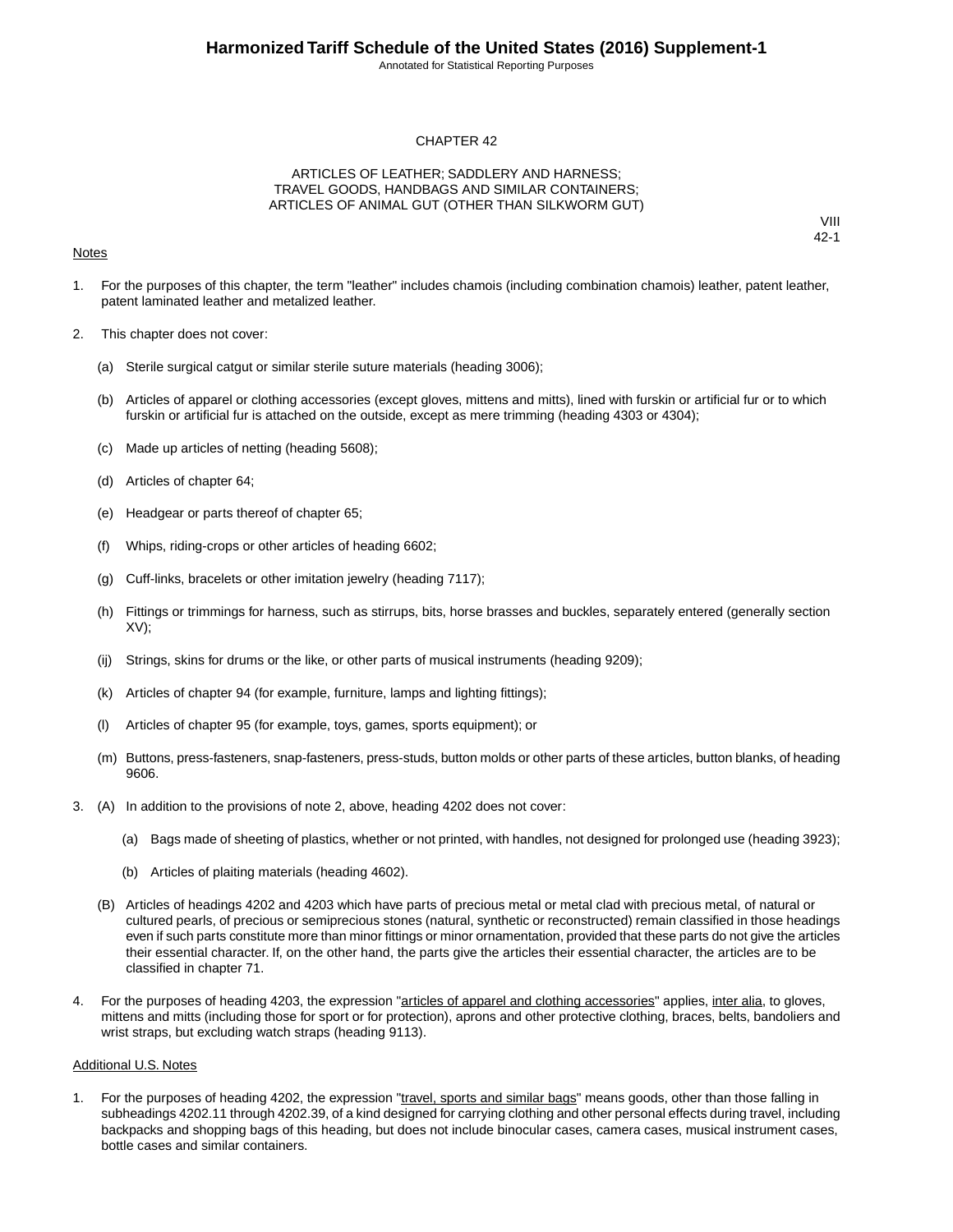Annotated for Statistical Reporting Purposes

Additional U.S. Notes (con.) VIII 42-2

2. For purposes of classifying articles under subheadings 4202.12, 4202.22, 4202.32, and 4202.92, articles of textile fabric impregnated, coated, covered or laminated with plastics (whether compact or cellular) shall be regarded as having an outer surface of textile material or of plastic sheeting, depending upon whether and the extent to which the textile constituent or the plastic constituent makes up the exterior surface of the article.

[**Compiler's note:** All provisions of subchapter II of chapter 99 have expired; footnote references are shown for reference only.]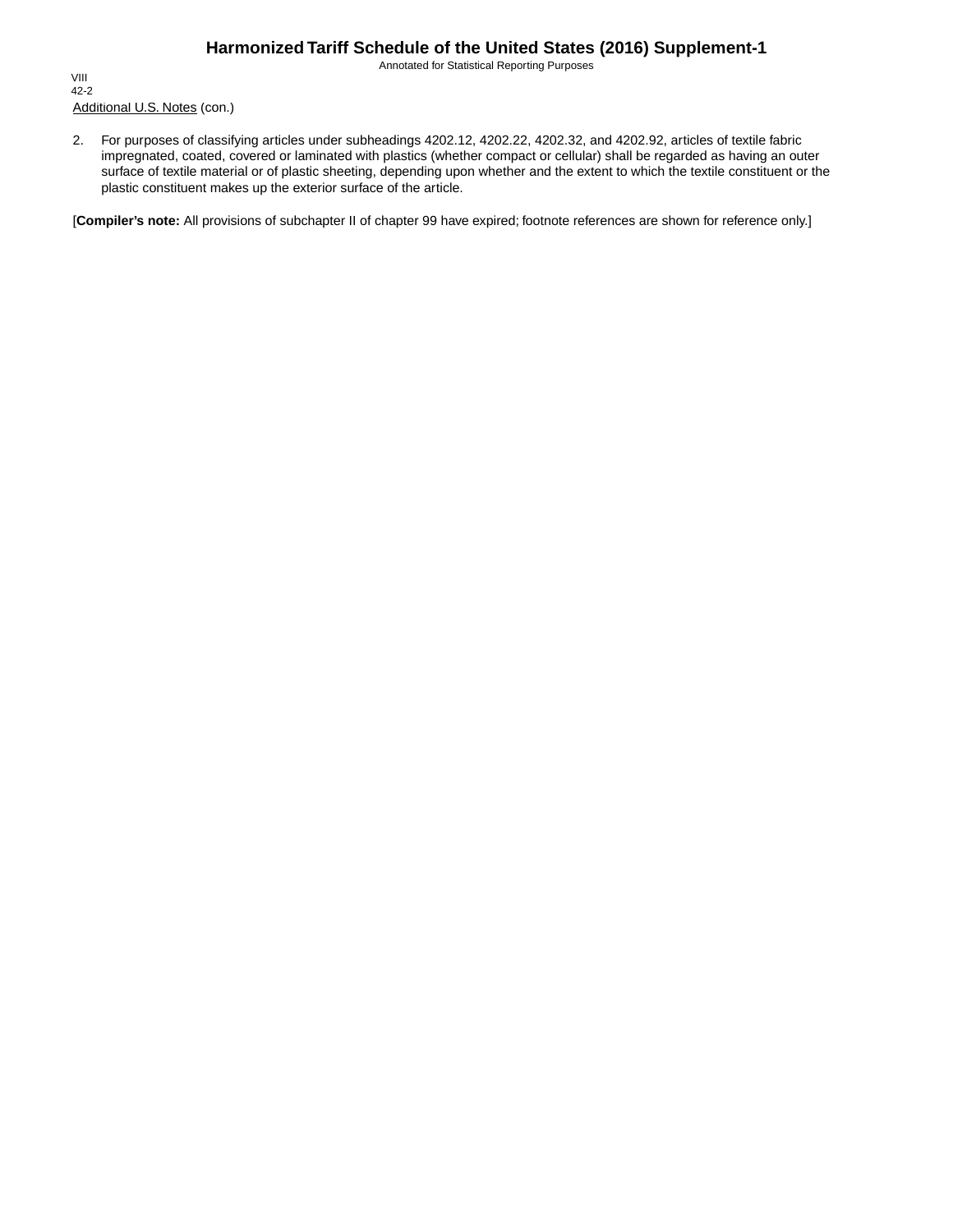Annotated for Statistical Reporting Purposes

| Heading/                 | Stat.       |                                                                                                                                                                                                                                                                                                                                                                                                                                                                                                                                                                                                                                                                                                                                                                                                                               | Unit           |         | Rates of Duty                                                                          |     |
|--------------------------|-------------|-------------------------------------------------------------------------------------------------------------------------------------------------------------------------------------------------------------------------------------------------------------------------------------------------------------------------------------------------------------------------------------------------------------------------------------------------------------------------------------------------------------------------------------------------------------------------------------------------------------------------------------------------------------------------------------------------------------------------------------------------------------------------------------------------------------------------------|----------------|---------|----------------------------------------------------------------------------------------|-----|
| Subheading               | Suf-<br>fix | <b>Article Description</b>                                                                                                                                                                                                                                                                                                                                                                                                                                                                                                                                                                                                                                                                                                                                                                                                    | of<br>Quantity | General | $\mathbf{1}$<br>Special                                                                | 2   |
| 4201.00<br>4201.00.30 00 |             | Saddlery and harness for any animal (including traces, leads,<br>knee pads, muzzles, saddle cloths, saddle bags, dog coats<br>and the like), of any material:<br>Dog leashes, collars, muzzles, harnesses and similar dog                                                                                                                                                                                                                                                                                                                                                                                                                                                                                                                                                                                                     |                |         | Free (A, AU, BH,                                                                       | 35% |
|                          |             |                                                                                                                                                                                                                                                                                                                                                                                                                                                                                                                                                                                                                                                                                                                                                                                                                               |                |         | CA, CL, CO, D, E,<br>IL, JO, KR, MA,<br>MX, OM, P, PA,<br>PE, SG)                      |     |
| 4201.00.60 00            |             |                                                                                                                                                                                                                                                                                                                                                                                                                                                                                                                                                                                                                                                                                                                                                                                                                               |                |         | Free (A, AU, BH,<br>CA, CL, CO, D, E,<br>IL, JO, KR, MA,<br>MX, OM, P, PA,<br>PE, SG)  | 15% |
| 4202                     |             | Trunks, suitcases, vanity cases, attache cases, briefcases,<br>school satchels, spectacle cases, binocular cases, camera<br>cases, musical instrument cases, gun cases, holsters and<br>similar containers; traveling bags, insulated food or beverage<br>bags, toiletry bags, knapsacks and backpacks, handbags,<br>shopping bags, wallets, purses, map cases, cigarette cases,<br>tobacco pouches, tool bags, sports bags, bottle cases, jewelry<br>boxes, powder cases, cutlery cases and similar containers, of<br>leather or of composition leather, of sheeting of plastics, of<br>textile materials, of vulcanized fiber or of paperboard, or wholly<br>or mainly covered with such materials or with paper:<br>Trunks, suitcases, vanity cases, attache cases, briefcases,<br>school satchels and similar containers: |                |         |                                                                                        |     |
| 4202.11.00               |             | With outer surface of leather or of composition                                                                                                                                                                                                                                                                                                                                                                                                                                                                                                                                                                                                                                                                                                                                                                               |                | 8%      | Free (A+, AU, BH,<br>CA, CL, CO, D, IL,<br>JO, KR, MA, MX,<br>OM, P, PA, PE, R,<br>SG) | 35% |
|                          | 30          | Attache cases, briefcases, school satchels,<br>occupational luggage cases and similar                                                                                                                                                                                                                                                                                                                                                                                                                                                                                                                                                                                                                                                                                                                                         |                |         | $6.4\%$ (E)                                                                            |     |
|                          | 90          |                                                                                                                                                                                                                                                                                                                                                                                                                                                                                                                                                                                                                                                                                                                                                                                                                               |                |         |                                                                                        |     |
|                          |             |                                                                                                                                                                                                                                                                                                                                                                                                                                                                                                                                                                                                                                                                                                                                                                                                                               |                |         |                                                                                        |     |
|                          |             |                                                                                                                                                                                                                                                                                                                                                                                                                                                                                                                                                                                                                                                                                                                                                                                                                               |                |         |                                                                                        |     |
|                          |             |                                                                                                                                                                                                                                                                                                                                                                                                                                                                                                                                                                                                                                                                                                                                                                                                                               |                |         |                                                                                        |     |
|                          |             |                                                                                                                                                                                                                                                                                                                                                                                                                                                                                                                                                                                                                                                                                                                                                                                                                               |                |         |                                                                                        |     |
|                          |             |                                                                                                                                                                                                                                                                                                                                                                                                                                                                                                                                                                                                                                                                                                                                                                                                                               |                |         |                                                                                        |     |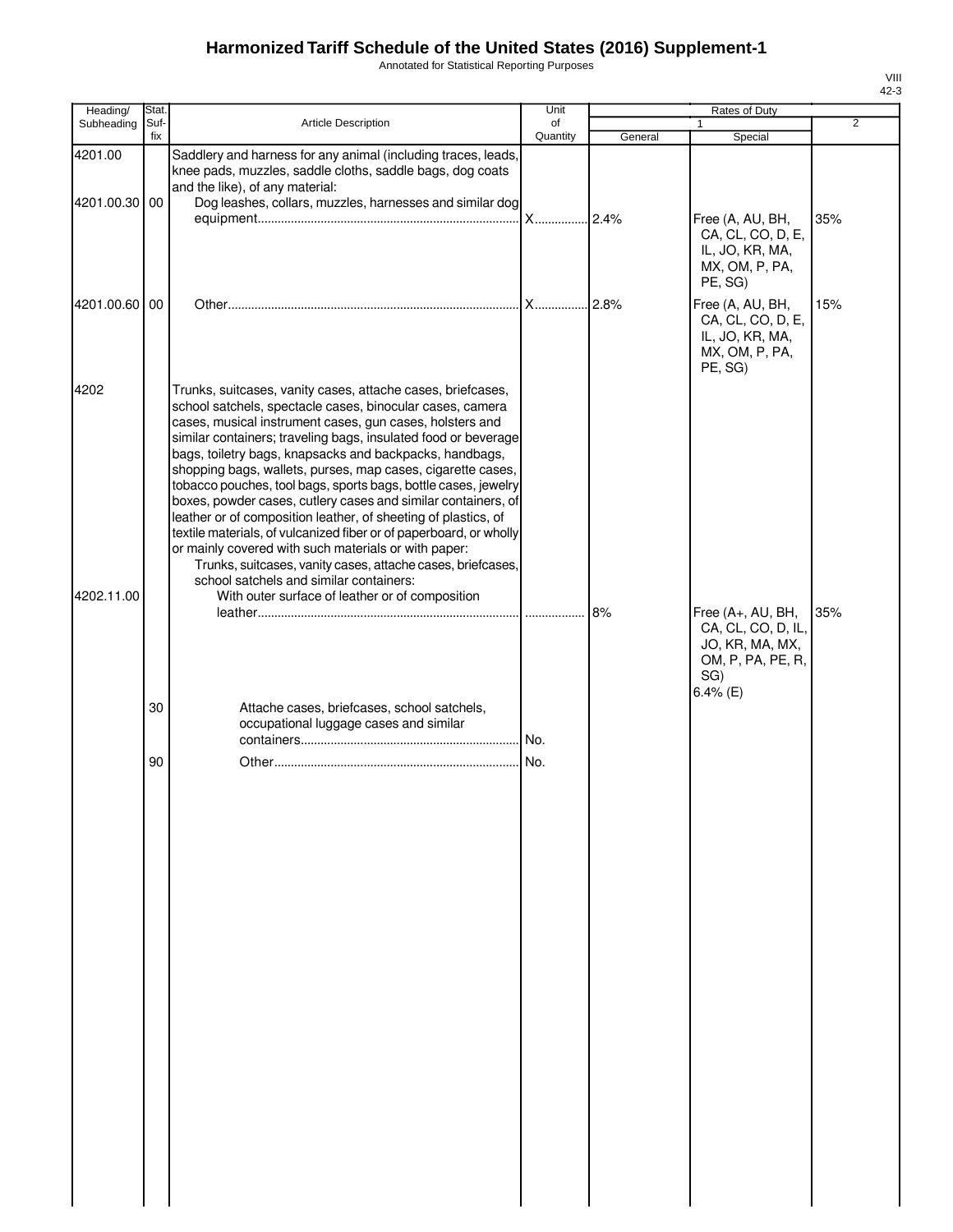Annotated for Statistical Reporting Purposes

| Heading/                             | Stat.                |                                                                                                                                                                                                                                                                                                                                                                                                                                                                                                                                                                                                                                                                                                                                                                                                                                                                                                                                                                                          | Unit           |         | Rates of Duty                                                                                                                                                     |                |
|--------------------------------------|----------------------|------------------------------------------------------------------------------------------------------------------------------------------------------------------------------------------------------------------------------------------------------------------------------------------------------------------------------------------------------------------------------------------------------------------------------------------------------------------------------------------------------------------------------------------------------------------------------------------------------------------------------------------------------------------------------------------------------------------------------------------------------------------------------------------------------------------------------------------------------------------------------------------------------------------------------------------------------------------------------------------|----------------|---------|-------------------------------------------------------------------------------------------------------------------------------------------------------------------|----------------|
| Subheading Suf-                      | fix                  | Article Description                                                                                                                                                                                                                                                                                                                                                                                                                                                                                                                                                                                                                                                                                                                                                                                                                                                                                                                                                                      | of<br>Quantity | General | 1<br>Special                                                                                                                                                      | $\overline{2}$ |
| 4202 (con.)<br>4202.12<br>4202.12.21 |                      | Trunks, suitcases, vanity cases, attache cases, briefcases,<br>school satchels, spectacle cases, binocular cases, camera<br>cases, musical instrument cases, gun cases, holsters and<br>similar containers; traveling bags, insulated food or beverage<br>bags, toiletry bags, knapsacks and backpacks, handbags,<br>shopping bags, wallets, purses, map cases, cigarette cases,<br>tobacco pouches, tool bags, sports bags, bottle cases, jewelry<br>boxes, powder cases, cutlery cases and similar containers, of<br>leather or of composition leather, of sheeting of plastics, of<br>textile materials, of vulcanized fiber or of paperboard, or wholly<br>or mainly covered with such materials or with paper: (con.)<br>Trunks, suitcases, vanity cases, attache cases, briefcases,<br>school satchels and similar containers: (con.)<br>With outer surface of plastics or of textile materials:<br>With outer surface of plastics:<br>Trunks, suitcases, vanity cases and similar |                | 20%     |                                                                                                                                                                   | 45%            |
| 4202.12.29                           | 20<br>50             |                                                                                                                                                                                                                                                                                                                                                                                                                                                                                                                                                                                                                                                                                                                                                                                                                                                                                                                                                                                          |                | 20%     | Free (A+, AU, BH,<br>CA, CL, CO, D, IL,<br>JO, KR, MA, MX,<br>OM, P, PA, PE, R,<br>SG)<br>17.5% (E)<br>Free (AU, BH, CA,<br>CL, CO, D, IL, JO,<br>KR, MA, MX, OM, | 45%            |
|                                      | 10<br>25<br>35<br>85 | Structured, rigid on all sides:<br>Attache cases, briefcases and similar<br>Other:<br>Attache cases, briefcases and similar                                                                                                                                                                                                                                                                                                                                                                                                                                                                                                                                                                                                                                                                                                                                                                                                                                                              |                |         | P, PA, PE, R, SG)<br>17.5% (E)                                                                                                                                    |                |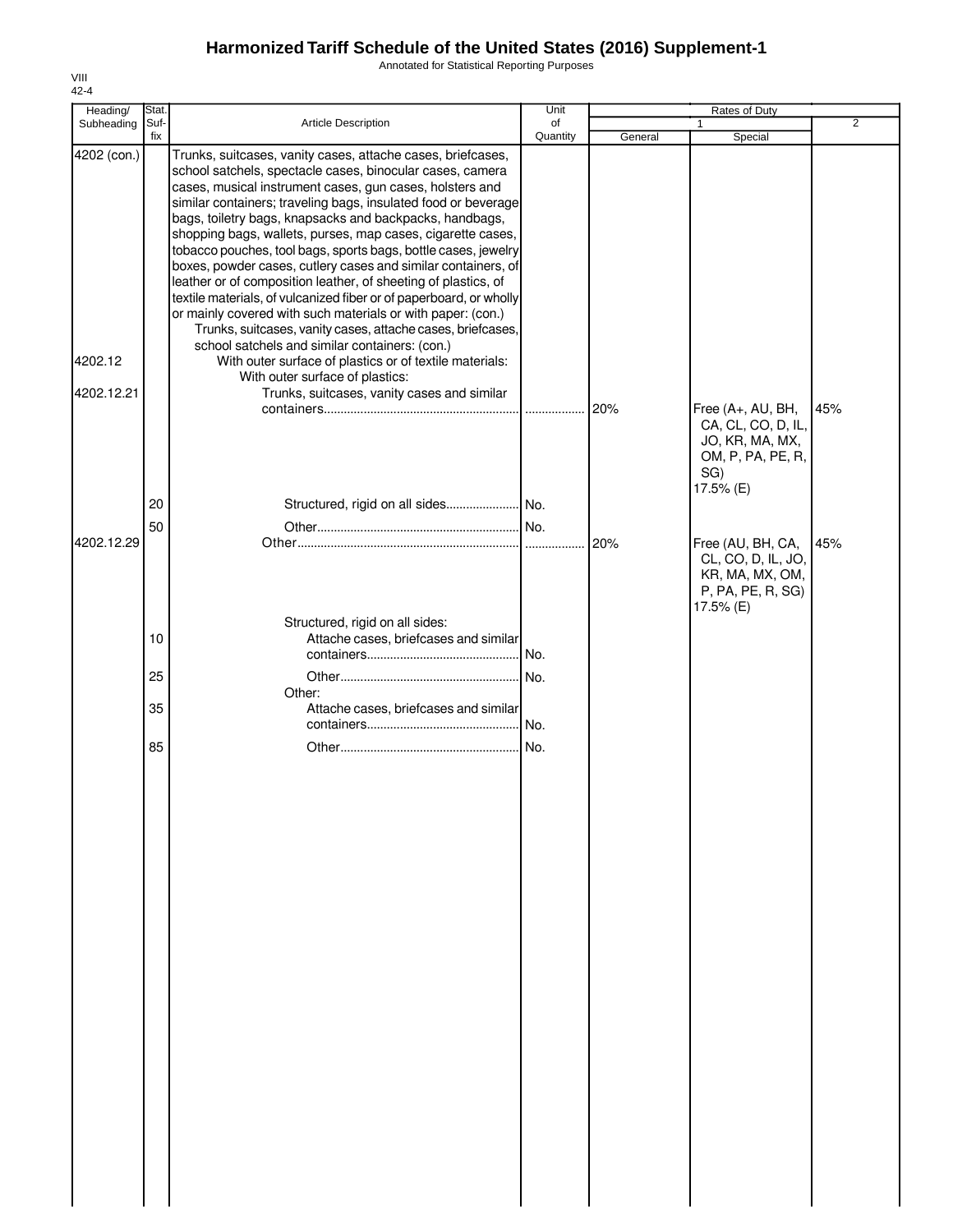Annotated for Statistical Reporting Purposes

| Heading/                         | Stat.       |                                                                                                                                                                                                                                                                                                                                                                                                                                                                                                                                                                                                                                                                                                                                                                                                                                                                                                                                                                                                               | Unit           |         | Rates of Duty                                                                                    |                |
|----------------------------------|-------------|---------------------------------------------------------------------------------------------------------------------------------------------------------------------------------------------------------------------------------------------------------------------------------------------------------------------------------------------------------------------------------------------------------------------------------------------------------------------------------------------------------------------------------------------------------------------------------------------------------------------------------------------------------------------------------------------------------------------------------------------------------------------------------------------------------------------------------------------------------------------------------------------------------------------------------------------------------------------------------------------------------------|----------------|---------|--------------------------------------------------------------------------------------------------|----------------|
| Subheading                       | Suf-<br>fix | <b>Article Description</b>                                                                                                                                                                                                                                                                                                                                                                                                                                                                                                                                                                                                                                                                                                                                                                                                                                                                                                                                                                                    | of<br>Quantity | General | Special                                                                                          | $\overline{2}$ |
| 4202 (con.)<br>4202.12<br>(con.) |             | Trunks, suitcases, vanity cases, attache cases, briefcases,<br>school satchels, spectacle cases, binocular cases, camera<br>cases, musical instrument cases, gun cases, holsters and<br>similar containers; traveling bags, insulated food or beverage<br>bags, toiletry bags, knapsacks and backpacks, handbags,<br>shopping bags, wallets, purses, map cases, cigarette cases,<br>tobacco pouches, tool bags, sports bags, bottle cases, jewelry<br>boxes, powder cases, cutlery cases and similar containers, of<br>leather or of composition leather, of sheeting of plastics, of<br>textile materials, of vulcanized fiber or of paperboard, or wholly<br>or mainly covered with such materials or with paper: (con.)<br>Trunks, suitcases, vanity cases, attache cases, briefcases,<br>school satchels and similar containers: (con.)<br>With outer surface of plastics or of textile materials:<br>(con.)<br>With outer surface of textile materials:<br>Of vegetable fibers and not of pile or tufted |                |         |                                                                                                  |                |
| 4202.12.40 00                    |             | construction:                                                                                                                                                                                                                                                                                                                                                                                                                                                                                                                                                                                                                                                                                                                                                                                                                                                                                                                                                                                                 | No<br>kg       | .6.3%   | Free (A+, AU, BH,<br>CA, CL, CO, D, IL,<br>JO, KR, MA, MX,<br>OM, P, PA, PE,<br>SG)<br>4.9% (E)  | 40%            |
| 4202.12.60 00                    |             |                                                                                                                                                                                                                                                                                                                                                                                                                                                                                                                                                                                                                                                                                                                                                                                                                                                                                                                                                                                                               | No<br>kg       | 5.7%    | Free (AU, BH, CA,<br>CL, CO, IL, JO,<br>KR, MA, MX, OM,<br>P, PA, PE, SG)<br>4.4% (E)            | 40%            |
| 4202.12.81                       |             |                                                                                                                                                                                                                                                                                                                                                                                                                                                                                                                                                                                                                                                                                                                                                                                                                                                                                                                                                                                                               |                | 17.6%   | Free (A+, AU, BH,<br>CA, CL, CO, D, IL,<br>JO, KR, MA, MX,<br>OM, P, PA, PE,<br>SG)<br>16.6% (E) | 65%            |
|                                  | 30          | Attache cases, briefcases, school<br>satchels, occupational luggage cases and                                                                                                                                                                                                                                                                                                                                                                                                                                                                                                                                                                                                                                                                                                                                                                                                                                                                                                                                 | I No.<br>kg    |         |                                                                                                  |                |
|                                  | 70          |                                                                                                                                                                                                                                                                                                                                                                                                                                                                                                                                                                                                                                                                                                                                                                                                                                                                                                                                                                                                               | kg             |         |                                                                                                  |                |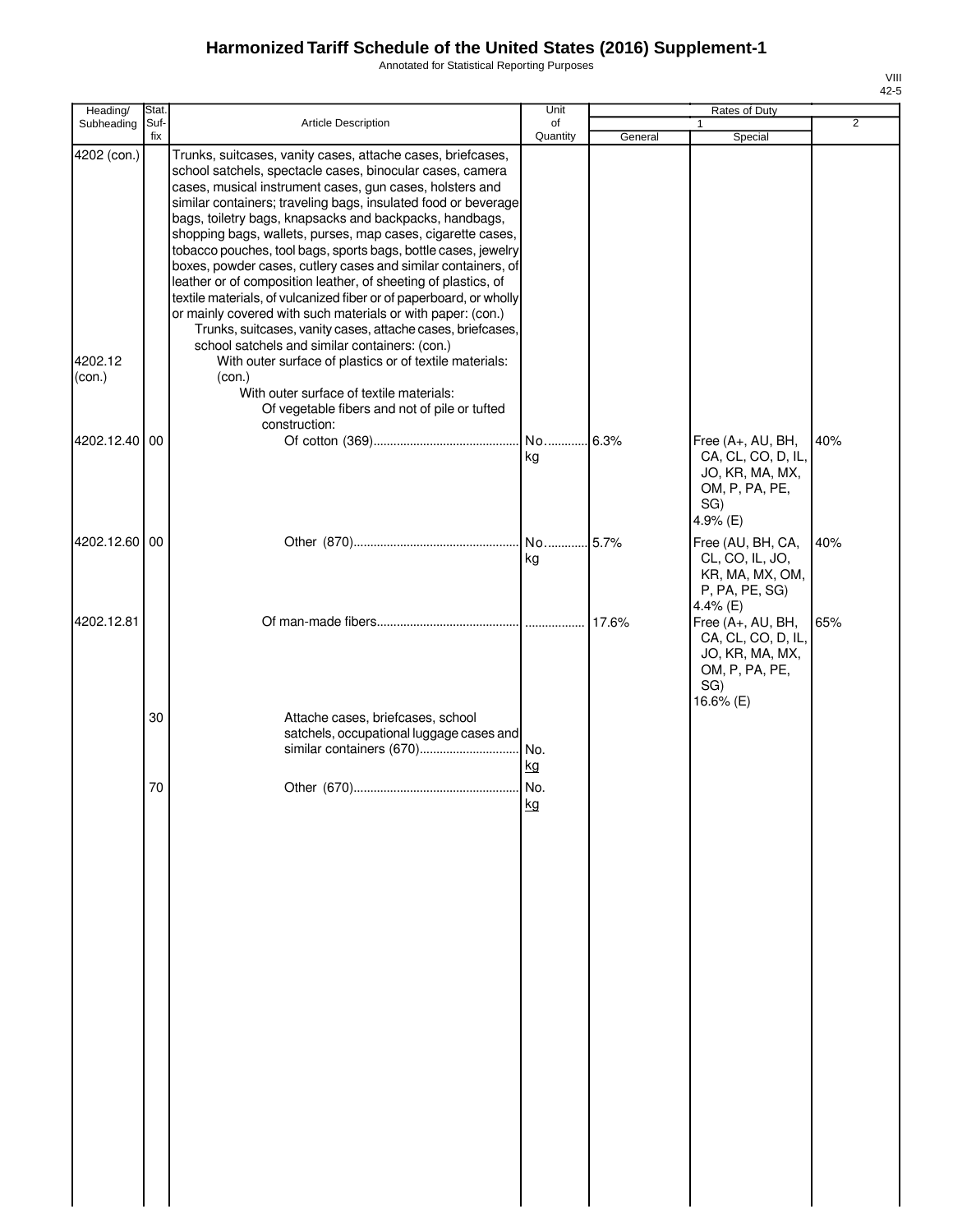Annotated for Statistical Reporting Purposes

| Heading/                         | Stat.       |                                                                                                                                                                                                                                                                                                                                                                                                                                                                                                                                                                                                                                                                                                                                                                                                                                                                                                                                                                     | Unit            |         | Rates of Duty                                                                                |                |
|----------------------------------|-------------|---------------------------------------------------------------------------------------------------------------------------------------------------------------------------------------------------------------------------------------------------------------------------------------------------------------------------------------------------------------------------------------------------------------------------------------------------------------------------------------------------------------------------------------------------------------------------------------------------------------------------------------------------------------------------------------------------------------------------------------------------------------------------------------------------------------------------------------------------------------------------------------------------------------------------------------------------------------------|-----------------|---------|----------------------------------------------------------------------------------------------|----------------|
| Subheading                       | Suf-<br>fix | Article Description                                                                                                                                                                                                                                                                                                                                                                                                                                                                                                                                                                                                                                                                                                                                                                                                                                                                                                                                                 | of<br>Quantity  | General | Special                                                                                      | $\overline{2}$ |
| 4202 (con.)<br>4202.12<br>(con.) |             | Trunks, suitcases, vanity cases, attache cases, briefcases,<br>school satchels, spectacle cases, binocular cases, camera<br>cases, musical instrument cases, gun cases, holsters and<br>similar containers; traveling bags, insulated food or beverage<br>bags, toiletry bags, knapsacks and backpacks, handbags,<br>shopping bags, wallets, purses, map cases, cigarette cases,<br>tobacco pouches, tool bags, sports bags, bottle cases, jewelry<br>boxes, powder cases, cutlery cases and similar containers, of<br>leather or of composition leather, of sheeting of plastics, of<br>textile materials, of vulcanized fiber or of paperboard, or wholly<br>or mainly covered with such materials or with paper: (con.)<br>Trunks, suitcases, vanity cases, attache cases, briefcases,<br>school satchels and similar containers: (con.)<br>With outer surface of plastics or of textile materials:<br>(con.)<br>With outer surface of textile materials: (con.) |                 |         |                                                                                              |                |
| 4202.12.89                       | 10          | Attache cases, briefcases, school<br>satchels, occupational luggage cases and<br>similar containers:<br>Containing 85 percent or more by<br>weight of silk or silk waste                                                                                                                                                                                                                                                                                                                                                                                                                                                                                                                                                                                                                                                                                                                                                                                            | No.<br>kg       | 17.6%   | Free (AU, BH, CA,<br>CL, CO, IL, JO,<br>KR, MA, MX, OM,<br>P, PA, PE, SG)<br>16.6% (E)       | 65%            |
|                                  | 20          |                                                                                                                                                                                                                                                                                                                                                                                                                                                                                                                                                                                                                                                                                                                                                                                                                                                                                                                                                                     | No.             |         |                                                                                              |                |
|                                  | 40          |                                                                                                                                                                                                                                                                                                                                                                                                                                                                                                                                                                                                                                                                                                                                                                                                                                                                                                                                                                     | kg<br>No.       |         |                                                                                              |                |
|                                  | 50          | Other:<br>Containing 85 percent or more by<br>weight of silk or silk waste                                                                                                                                                                                                                                                                                                                                                                                                                                                                                                                                                                                                                                                                                                                                                                                                                                                                                          | kg<br>No.<br>kg |         |                                                                                              |                |
|                                  | 60          |                                                                                                                                                                                                                                                                                                                                                                                                                                                                                                                                                                                                                                                                                                                                                                                                                                                                                                                                                                     | No.<br>kg       |         |                                                                                              |                |
|                                  | 80          |                                                                                                                                                                                                                                                                                                                                                                                                                                                                                                                                                                                                                                                                                                                                                                                                                                                                                                                                                                     | No.             |         |                                                                                              |                |
| 4202.19.00 00                    |             |                                                                                                                                                                                                                                                                                                                                                                                                                                                                                                                                                                                                                                                                                                                                                                                                                                                                                                                                                                     | kg              |         | Free (AU, BH, CA,<br>CL, CO, D, IL, JO,<br>KR, MA, MX, OM,<br>P, PA, PE, R, SG)<br>17.5% (E) | 45%            |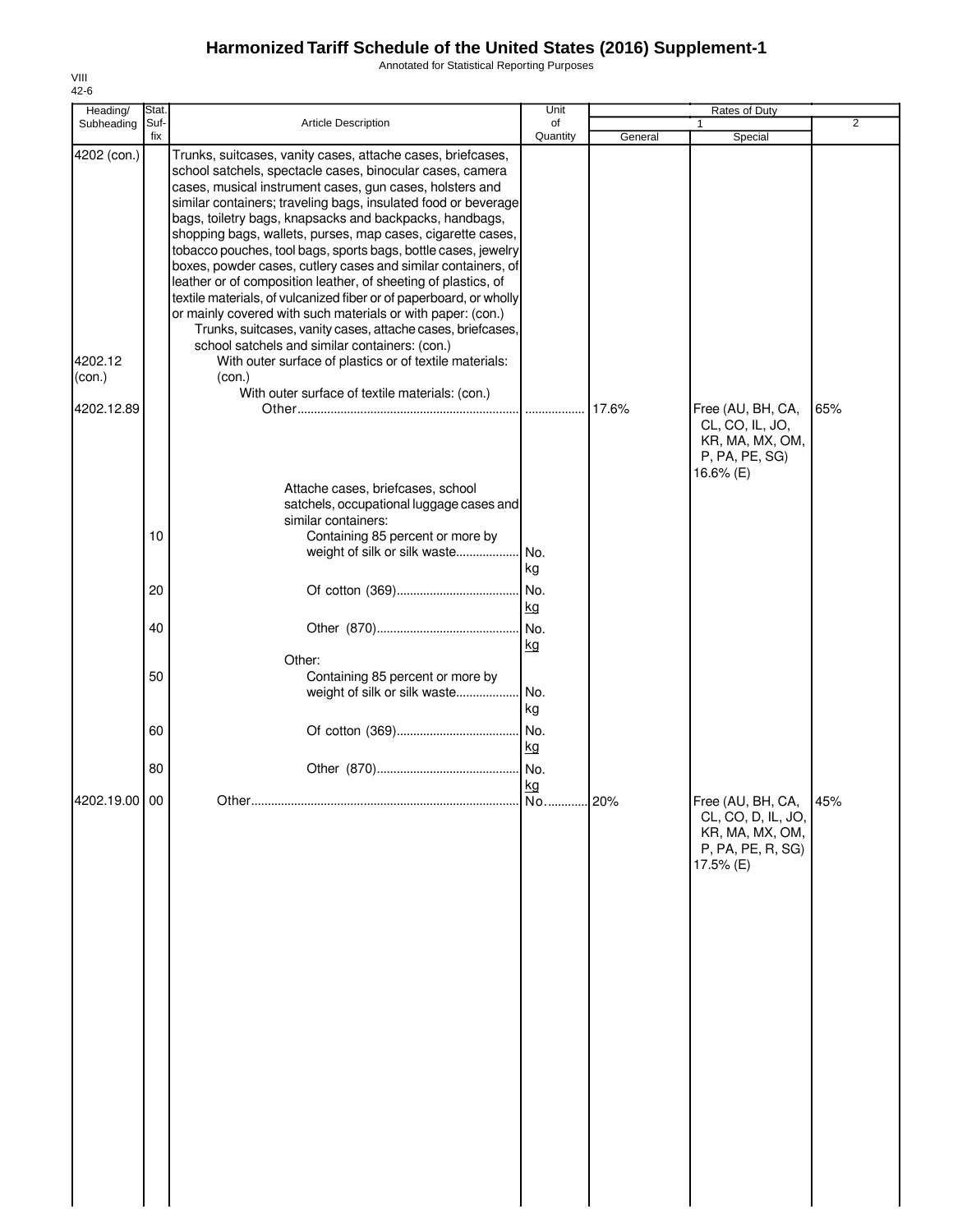Annotated for Statistical Reporting Purposes

| Heading/                             | Stat.     |                                                                                                                                                                                                                                                                                                                                                                                                                                                                                                                                                                                                                                                                                                                                                                                                                                                                            | Unit     |         | Rates of Duty                                                                                      |                |
|--------------------------------------|-----------|----------------------------------------------------------------------------------------------------------------------------------------------------------------------------------------------------------------------------------------------------------------------------------------------------------------------------------------------------------------------------------------------------------------------------------------------------------------------------------------------------------------------------------------------------------------------------------------------------------------------------------------------------------------------------------------------------------------------------------------------------------------------------------------------------------------------------------------------------------------------------|----------|---------|----------------------------------------------------------------------------------------------------|----------------|
| Subheading                           | Suf-      | Article Description                                                                                                                                                                                                                                                                                                                                                                                                                                                                                                                                                                                                                                                                                                                                                                                                                                                        | of       |         | 1                                                                                                  | $\overline{2}$ |
| 4202 (con.)<br>4202.21<br>4202.21.30 | fix<br>00 | Trunks, suitcases, vanity cases, attache cases, briefcases,<br>school satchels, spectacle cases, binocular cases, camera<br>cases, musical instrument cases, gun cases, holsters and<br>similar containers; traveling bags, insulated food or beverage<br>bags, toiletry bags, knapsacks and backpacks, handbags,<br>shopping bags, wallets, purses, map cases, cigarette cases,<br>tobacco pouches, tool bags, sports bags, bottle cases, jewelry<br>boxes, powder cases, cutlery cases and similar containers, of<br>leather or of composition leather, of sheeting of plastics, of<br>textile materials, of vulcanized fiber or of paperboard, or wholly<br>or mainly covered with such materials or with paper: (con.)<br>Handbags, whether or not with shoulder strap, including<br>those without handle:<br>With outer surface of leather or of composition leather: | Quantity | General | Special<br>Free (AU, BH, CA,                                                                       | 35%            |
|                                      |           | Other:                                                                                                                                                                                                                                                                                                                                                                                                                                                                                                                                                                                                                                                                                                                                                                                                                                                                     |          |         | CL, CO, D, IL, JO,<br>KR, MA, MX, OM,<br>P, PA, PE, R, SG)<br>4.2% $(E)$                           |                |
| 4202.21.60 00                        |           |                                                                                                                                                                                                                                                                                                                                                                                                                                                                                                                                                                                                                                                                                                                                                                                                                                                                            |          |         | Free (A+, AU, BH,<br>CA, CL, CO, D, IL,<br>JO, KR, MA, MX,<br>OM, P, PA, PE, R,<br>SG)<br>8% (E)   | 35%            |
| 4202.21.90 00                        |           |                                                                                                                                                                                                                                                                                                                                                                                                                                                                                                                                                                                                                                                                                                                                                                                                                                                                            |          |         | Free (A+, AU, BH,<br>CA, CL, CO, D, IL,<br>JO, KR, MA, MX,<br>OM, P, PA, PE, R,<br>SG)<br>7.2% (E) | 35%            |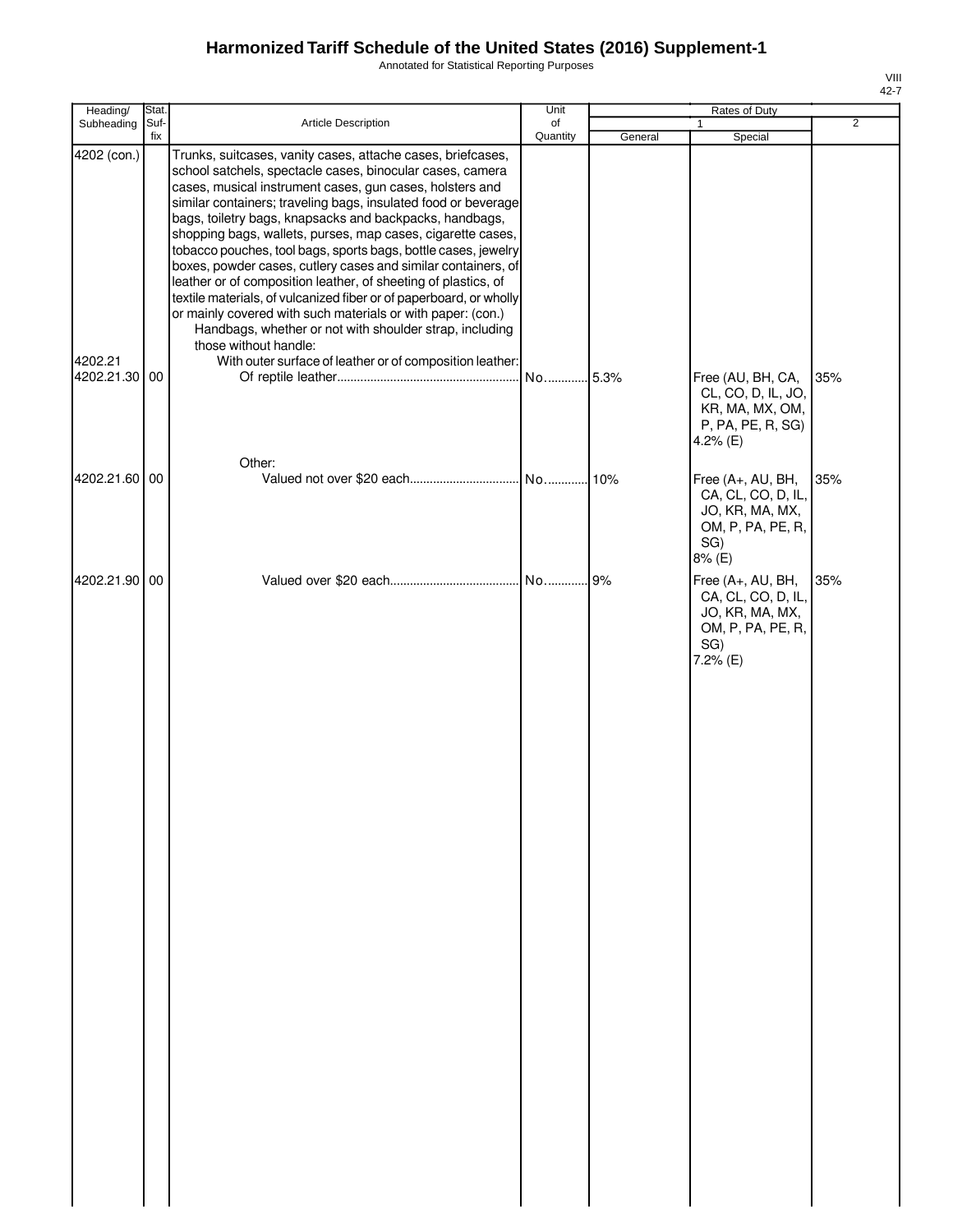Annotated for Statistical Reporting Purposes

| Heading/      | Stat.       |                                                                                                                                                                                                                                                                                                                                                                                                                                                                                                                                                                                                                                                                                                                                                                                                                       | Unit           |         | Rates of Duty                                                                                     |                |
|---------------|-------------|-----------------------------------------------------------------------------------------------------------------------------------------------------------------------------------------------------------------------------------------------------------------------------------------------------------------------------------------------------------------------------------------------------------------------------------------------------------------------------------------------------------------------------------------------------------------------------------------------------------------------------------------------------------------------------------------------------------------------------------------------------------------------------------------------------------------------|----------------|---------|---------------------------------------------------------------------------------------------------|----------------|
| Subheading    | Suf-<br>fix | Article Description                                                                                                                                                                                                                                                                                                                                                                                                                                                                                                                                                                                                                                                                                                                                                                                                   | of<br>Quantity | General | $\mathbf{1}$<br>Special                                                                           | $\overline{2}$ |
| 4202 (con.)   |             | Trunks, suitcases, vanity cases, attache cases, briefcases,<br>school satchels, spectacle cases, binocular cases, camera<br>cases, musical instrument cases, gun cases, holsters and<br>similar containers; traveling bags, insulated food or beverage<br>bags, toiletry bags, knapsacks and backpacks, handbags,<br>shopping bags, wallets, purses, map cases, cigarette cases,<br>tobacco pouches, tool bags, sports bags, bottle cases, jewelry<br>boxes, powder cases, cutlery cases and similar containers, of<br>leather or of composition leather, of sheeting of plastics, of<br>textile materials, of vulcanized fiber or of paperboard, or wholly<br>or mainly covered with such materials or with paper: (con.)<br>Handbags, whether or not with shoulder strap, including<br>those without handle: (con.) |                |         |                                                                                                   |                |
| 4202.22       |             | With outer surface of sheeting of plastic or of textile                                                                                                                                                                                                                                                                                                                                                                                                                                                                                                                                                                                                                                                                                                                                                               |                |         |                                                                                                   |                |
| 4202.22.15    | 00          | materials:                                                                                                                                                                                                                                                                                                                                                                                                                                                                                                                                                                                                                                                                                                                                                                                                            |                |         | Free (A+, AU, BH,<br>CA, CL, CO, D, IL,<br>JO, KR, MA, MX,<br>OM, P, PA, PE, R,<br>SG)<br>15% (E) | 45%            |
|               |             | With outer surface of textile materials:                                                                                                                                                                                                                                                                                                                                                                                                                                                                                                                                                                                                                                                                                                                                                                              |                |         |                                                                                                   |                |
| 4202.22.35 00 |             | Wholly or in part of braid:                                                                                                                                                                                                                                                                                                                                                                                                                                                                                                                                                                                                                                                                                                                                                                                           | No<br>kg       | .8.4%   | Free (A, AU, BH,<br>CA, CL, CO, D, E,<br>IL, JO, KR, MA,<br>MX, OM, P, PA,<br>PE, SG)             | 90%            |
| 4202.22.40    |             |                                                                                                                                                                                                                                                                                                                                                                                                                                                                                                                                                                                                                                                                                                                                                                                                                       |                | 7.4%    | Free (AU, BH, CA,<br>CL, CO, IL, JO,<br>KR, MA, MX, OM,<br>P, PA, PE, SG)<br>5.7% (E)             | 90%            |
|               | 10          | Containing 85 percent or more by<br>weight of silk or silk waste<br>Other:                                                                                                                                                                                                                                                                                                                                                                                                                                                                                                                                                                                                                                                                                                                                            | No.<br>kg      |         |                                                                                                   |                |
|               | 20          |                                                                                                                                                                                                                                                                                                                                                                                                                                                                                                                                                                                                                                                                                                                                                                                                                       | kg             |         |                                                                                                   |                |
|               | 30          | Of man-made fibers (670) No.                                                                                                                                                                                                                                                                                                                                                                                                                                                                                                                                                                                                                                                                                                                                                                                          | kg             |         |                                                                                                   |                |
|               | 40          |                                                                                                                                                                                                                                                                                                                                                                                                                                                                                                                                                                                                                                                                                                                                                                                                                       | No.<br>kg      |         |                                                                                                   |                |
|               |             |                                                                                                                                                                                                                                                                                                                                                                                                                                                                                                                                                                                                                                                                                                                                                                                                                       |                |         |                                                                                                   |                |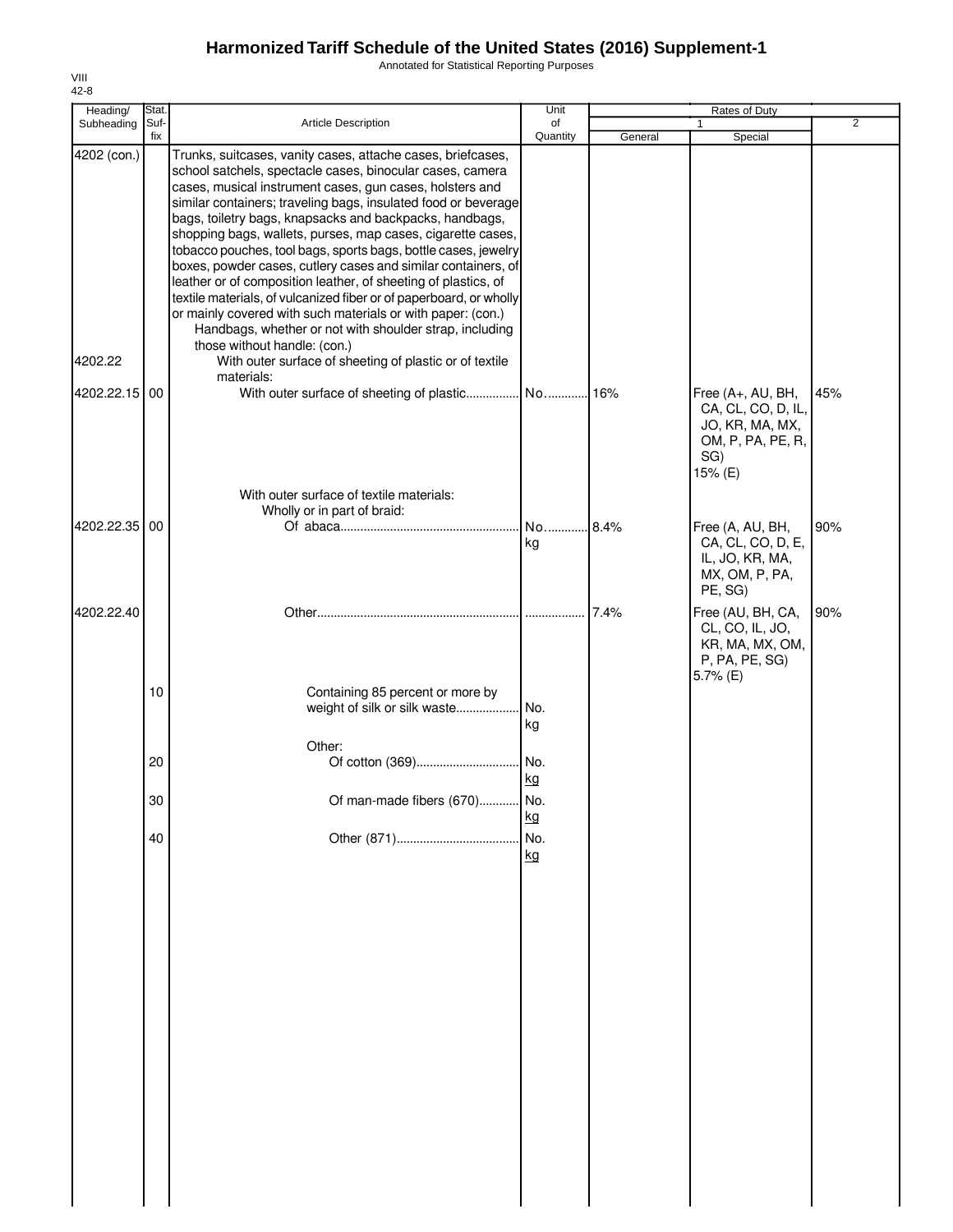Annotated for Statistical Reporting Purposes

| Heading/               | Stat.       |                                                                                                                                                                                                                                                                                                                                                                                                                                                                                                                                                                                                                                                                                                                                                                                                                                                                                  | Unit                   |         | Rates of Duty                                                                                    |     |
|------------------------|-------------|----------------------------------------------------------------------------------------------------------------------------------------------------------------------------------------------------------------------------------------------------------------------------------------------------------------------------------------------------------------------------------------------------------------------------------------------------------------------------------------------------------------------------------------------------------------------------------------------------------------------------------------------------------------------------------------------------------------------------------------------------------------------------------------------------------------------------------------------------------------------------------|------------------------|---------|--------------------------------------------------------------------------------------------------|-----|
| Subheading             | Suf-<br>fix | <b>Article Description</b>                                                                                                                                                                                                                                                                                                                                                                                                                                                                                                                                                                                                                                                                                                                                                                                                                                                       | of<br>Quantity         | General | Special                                                                                          | 2   |
| 4202 (con.)<br>4202.22 |             | Trunks, suitcases, vanity cases, attache cases, briefcases,<br>school satchels, spectacle cases, binocular cases, camera<br>cases, musical instrument cases, gun cases, holsters and<br>similar containers; traveling bags, insulated food or beverage<br>bags, toiletry bags, knapsacks and backpacks, handbags,<br>shopping bags, wallets, purses, map cases, cigarette cases,<br>tobacco pouches, tool bags, sports bags, bottle cases, jewelry<br>boxes, powder cases, cutlery cases and similar containers, of<br>leather or of composition leather, of sheeting of plastics, of<br>textile materials, of vulcanized fiber or of paperboard, or wholly<br>or mainly covered with such materials or with paper: (con.)<br>Handbags, whether or not with shoulder strap, including<br>those without handle: (con.)<br>With outer surface of sheeting of plastic or of textile |                        |         |                                                                                                  |     |
| (con.)                 |             | materials: (con.)<br>With outer surface of textile materials: (con.)<br>Other:<br>Of vegetable fibers and not of pile or tufted<br>construction:                                                                                                                                                                                                                                                                                                                                                                                                                                                                                                                                                                                                                                                                                                                                 |                        |         |                                                                                                  |     |
| 4202.22.45             | 00          |                                                                                                                                                                                                                                                                                                                                                                                                                                                                                                                                                                                                                                                                                                                                                                                                                                                                                  | kg                     | .6.3%   | Free (A+, AU, BH,<br>CA, CL, CO, D, IL,<br>JO, KR, MA, MX,<br>OM, P, PA, PE,<br>SG)<br>4.9% (E)  | 40% |
| 4202.22.60 00          |             | Other:                                                                                                                                                                                                                                                                                                                                                                                                                                                                                                                                                                                                                                                                                                                                                                                                                                                                           | No 5.7%<br>kg          |         | Free (AU, BH, CA,<br>CL, CO, IL, JO,<br>KR, MA, MX, OM,<br>P, PA, PE, SG)<br>4.4% (E)            | 40% |
| 4202.22.70 00          |             | Containing 85 percent or more by<br>weight of silk or silk waste                                                                                                                                                                                                                                                                                                                                                                                                                                                                                                                                                                                                                                                                                                                                                                                                                 | No<br>kg               | 7%      | Free (AU, BH, CA,<br>CL, CO, D, E, IL,<br>JO, KR, MA, MX,<br>OM, P, PA, PE,<br>SG)               | 65% |
| 4202.22.81             | 00          | Of man-made fibers (670) No 17.6%                                                                                                                                                                                                                                                                                                                                                                                                                                                                                                                                                                                                                                                                                                                                                                                                                                                | <u>kg</u>              |         | Free (A+, AU, BH,<br>CA, CL, CO, D, IL,<br>JO, KR, MA, MX,<br>OM, P, PA, PE,<br>SG)<br>16.6% (E) | 65% |
| 4202.22.89             | 30          | Of cotton (369)                                                                                                                                                                                                                                                                                                                                                                                                                                                                                                                                                                                                                                                                                                                                                                                                                                                                  | No.                    | 17.6%   | Free (AU, BH, CA,<br>CL, CO, IL, JO,<br>KR, MA, MX, OM,<br>P, PA, PE, SG)<br>16.6% (E)           | 65% |
|                        | 70          | Of paper yarn                                                                                                                                                                                                                                                                                                                                                                                                                                                                                                                                                                                                                                                                                                                                                                                                                                                                    | kg<br>No.              |         |                                                                                                  |     |
|                        | 80          |                                                                                                                                                                                                                                                                                                                                                                                                                                                                                                                                                                                                                                                                                                                                                                                                                                                                                  | kg<br>No.<br><u>kg</u> |         |                                                                                                  |     |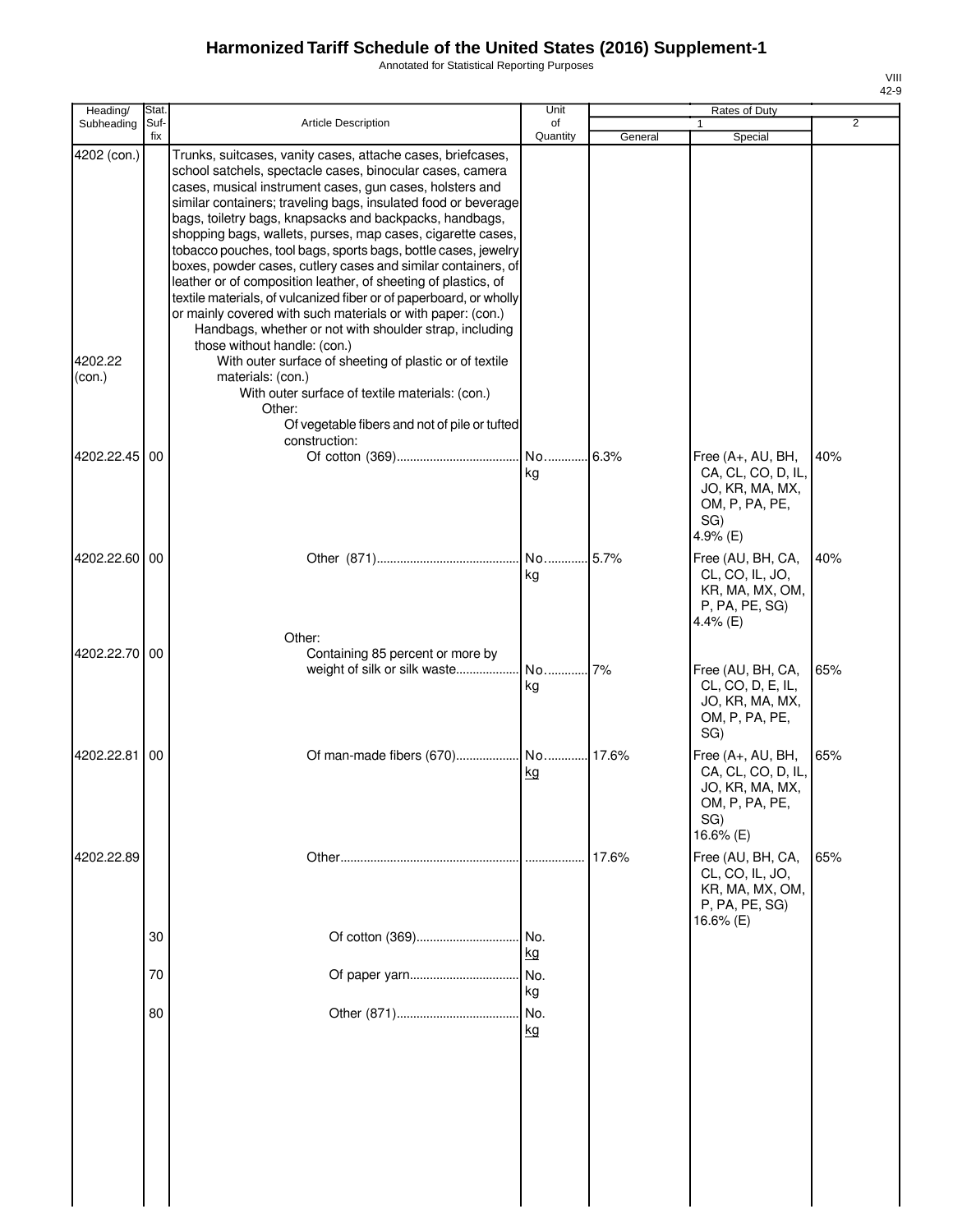Annotated for Statistical Reporting Purposes

| Heading/               | Stat.       |                                                                                                                                                                                                                                                                                                                                                                                                                                                                                                                                                                                                                                                                                                                                                                                                                                 | Unit           |         | Rates of Duty                                                                                |                |
|------------------------|-------------|---------------------------------------------------------------------------------------------------------------------------------------------------------------------------------------------------------------------------------------------------------------------------------------------------------------------------------------------------------------------------------------------------------------------------------------------------------------------------------------------------------------------------------------------------------------------------------------------------------------------------------------------------------------------------------------------------------------------------------------------------------------------------------------------------------------------------------|----------------|---------|----------------------------------------------------------------------------------------------|----------------|
| Subheading             | Suf-<br>fix | <b>Article Description</b>                                                                                                                                                                                                                                                                                                                                                                                                                                                                                                                                                                                                                                                                                                                                                                                                      | of<br>Quantity | General | Special                                                                                      | $\overline{2}$ |
| 4202 (con.)<br>4202.29 |             | Trunks, suitcases, vanity cases, attache cases, briefcases,<br>school satchels, spectacle cases, binocular cases, camera<br>cases, musical instrument cases, gun cases, holsters and<br>similar containers; traveling bags, insulated food or beverage<br>bags, toiletry bags, knapsacks and backpacks, handbags,<br>shopping bags, wallets, purses, map cases, cigarette cases,<br>tobacco pouches, tool bags, sports bags, bottle cases, jewelry<br>boxes, powder cases, cutlery cases and similar containers, of<br>leather or of composition leather, of sheeting of plastics, of<br>textile materials, of vulcanized fiber or of paperboard, or wholly<br>or mainly covered with such materials or with paper: (con.)<br>Handbags, whether or not with shoulder strap, including<br>those without handle: (con.)<br>Other: |                |         |                                                                                              |                |
|                        |             | Of materials (other than leather, composition<br>leather, sheeting of plastics, textile materials,<br>vulcanized fiber or paperboard) wholly or mainly<br>covered with paper:                                                                                                                                                                                                                                                                                                                                                                                                                                                                                                                                                                                                                                                   |                |         |                                                                                              |                |
| 4202.29.10 00          |             |                                                                                                                                                                                                                                                                                                                                                                                                                                                                                                                                                                                                                                                                                                                                                                                                                                 |                |         | Free (A, AU, BH,<br>CA, CL, CO, D, E,<br>IL, JO, KR, MA,<br>MX, OM, P, PA,<br>PE, SG)        | 80%            |
| 4202.29.20 00          |             |                                                                                                                                                                                                                                                                                                                                                                                                                                                                                                                                                                                                                                                                                                                                                                                                                                 | . No.  3.3%    |         | Free (A, AU, BH,<br>CA, CL, CO, D, E,<br>IL, JO, KR, MA,<br>MX, OM, P, PA,<br>PE, SG)        | 33 1/3%        |
| 4202.29.50 00          |             |                                                                                                                                                                                                                                                                                                                                                                                                                                                                                                                                                                                                                                                                                                                                                                                                                                 | No 7.8%        |         | Free (AU, BH, CA,<br>CL, CO, D, E, IL,<br>JO, KR, MA, MX,<br>OM, P, PA, PE,<br>SG)           | 110%           |
| 4202.29.90 00          |             |                                                                                                                                                                                                                                                                                                                                                                                                                                                                                                                                                                                                                                                                                                                                                                                                                                 | No 20%         |         | Free (AU, BH, CA,<br>CL, CO, D, IL, JO,<br>KR, MA, MX, OM,<br>P, PA, PE, R, SG)<br>17.5% (E) | 45%            |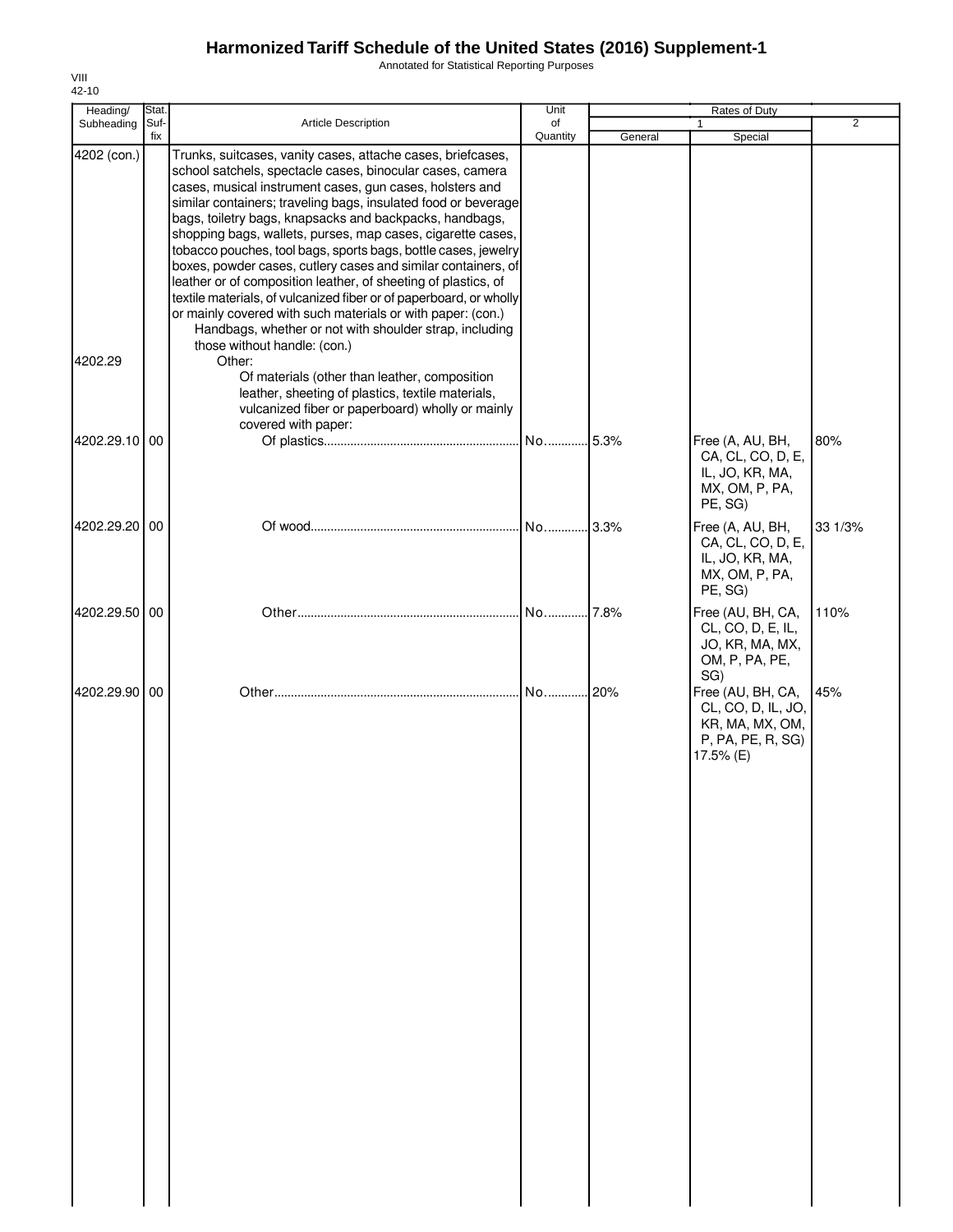Annotated for Statistical Reporting Purposes

| ı |  |
|---|--|
|   |  |

| Heading/               | Stat.       |                                                                                                                                                                                                                                                                                                                                                                                                                                                                                                                                                                                                                                                                                                                                                                                                                                                                   | Unit           |         | Rates of Duty                                                                                        |                     |
|------------------------|-------------|-------------------------------------------------------------------------------------------------------------------------------------------------------------------------------------------------------------------------------------------------------------------------------------------------------------------------------------------------------------------------------------------------------------------------------------------------------------------------------------------------------------------------------------------------------------------------------------------------------------------------------------------------------------------------------------------------------------------------------------------------------------------------------------------------------------------------------------------------------------------|----------------|---------|------------------------------------------------------------------------------------------------------|---------------------|
| Subheading             | Suf-<br>fix | Article Description                                                                                                                                                                                                                                                                                                                                                                                                                                                                                                                                                                                                                                                                                                                                                                                                                                               | of<br>Quantity |         | $\mathbf{1}$                                                                                         | $\overline{2}$      |
| 4202 (con.)<br>4202.31 |             | Trunks, suitcases, vanity cases, attache cases, briefcases,<br>school satchels, spectacle cases, binocular cases, camera<br>cases, musical instrument cases, gun cases, holsters and<br>similar containers; traveling bags, insulated food or beverage<br>bags, toiletry bags, knapsacks and backpacks, handbags,<br>shopping bags, wallets, purses, map cases, cigarette cases,<br>tobacco pouches, tool bags, sports bags, bottle cases, jewelry<br>boxes, powder cases, cutlery cases and similar containers, of<br>leather or of composition leather, of sheeting of plastics, of<br>textile materials, of vulcanized fiber or of paperboard, or wholly<br>or mainly covered with such materials or with paper: (con.)<br>Articles of a kind normally carried in the pocket or in the<br>handbag:<br>With outer surface of leather or of composition leather: |                | General | Special                                                                                              |                     |
| 4202.31.30 00          |             |                                                                                                                                                                                                                                                                                                                                                                                                                                                                                                                                                                                                                                                                                                                                                                                                                                                                   | No 3.7%        |         | Free (A, AU, BH,<br>CA, CL, CO, D, E,<br>IL, JO, KR, MA,<br>MX, OM, P, PA,<br>PE, SG)                | 35%                 |
| 4202.31.60 00          |             |                                                                                                                                                                                                                                                                                                                                                                                                                                                                                                                                                                                                                                                                                                                                                                                                                                                                   |                |         | Free (A+, AU, BH,<br>CA, CL, CO, D, IL,<br>JO, KR, MA, MX,<br>OM, P, PA, PE, R,<br>SG)<br>6.4% $(E)$ | 35%                 |
| 4202.32                |             | With outer surface of sheeting of plastic or of textile<br>materials:<br>With outer surface of sheeting of plastic:                                                                                                                                                                                                                                                                                                                                                                                                                                                                                                                                                                                                                                                                                                                                               |                |         |                                                                                                      |                     |
| 4202.32.10 00          |             |                                                                                                                                                                                                                                                                                                                                                                                                                                                                                                                                                                                                                                                                                                                                                                                                                                                                   | kg             |         | CA, CL, CO, D, E,<br>IL, JO, KR, MA,<br>MX, OM, P, PA,<br>PE, SG)                                    | $$1.10/kg +$<br>40% |
| 4202.32.20 00          |             |                                                                                                                                                                                                                                                                                                                                                                                                                                                                                                                                                                                                                                                                                                                                                                                                                                                                   | No120%         |         | Free (A, AU, BH,<br>CA, CL, CO, D, E,<br>IL, JO, KR, MA,<br>MX, OM, P, PA,<br>PE, SG)                | 45%                 |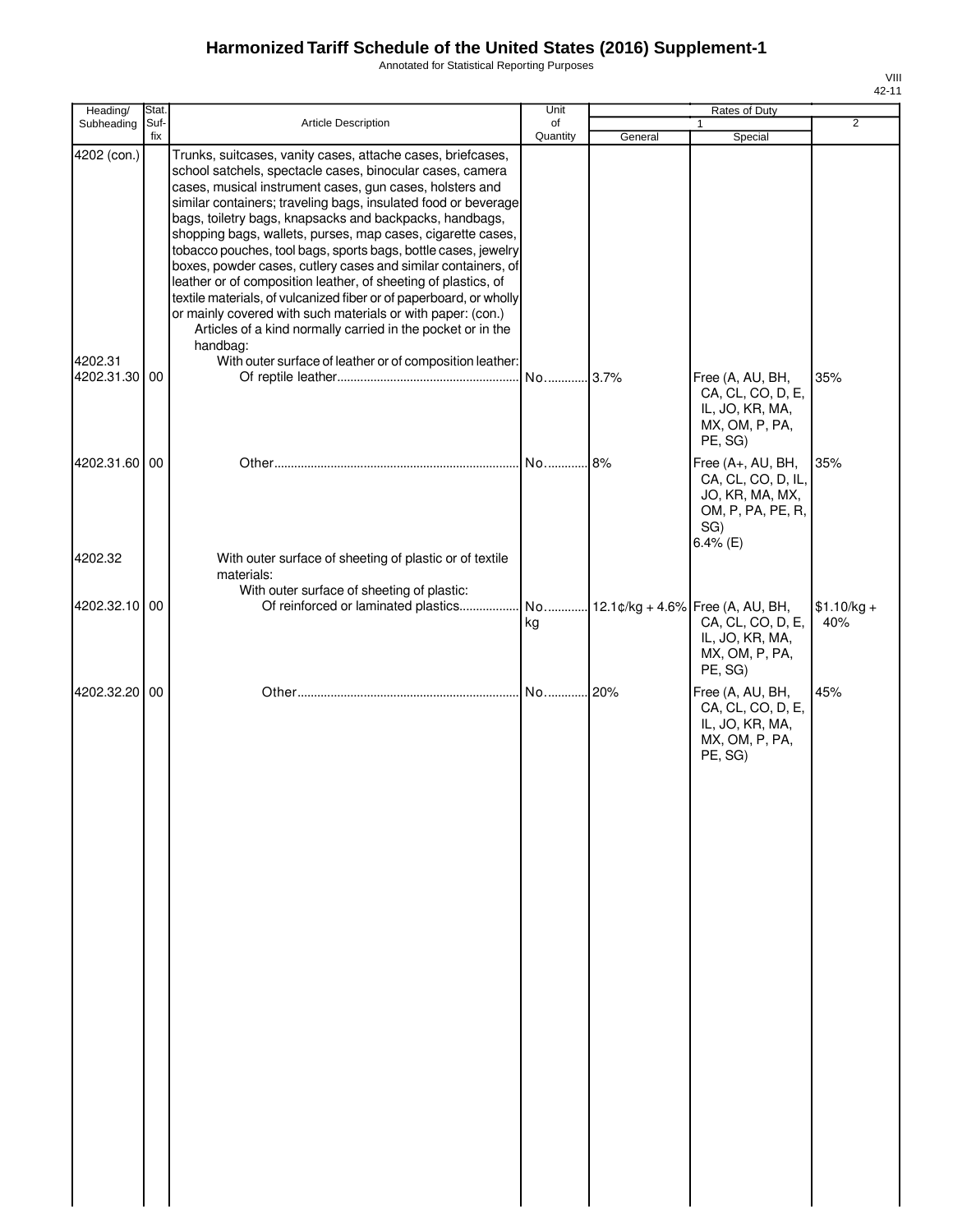Annotated for Statistical Reporting Purposes

| Heading/          | Stat.       |                                                                                                                                                                                                                                                                                                                                                                                                                                                                                                                                                                                                                                                                                                                                                                                                              | Unit           |         | Rates of Duty                                                                                    |                |
|-------------------|-------------|--------------------------------------------------------------------------------------------------------------------------------------------------------------------------------------------------------------------------------------------------------------------------------------------------------------------------------------------------------------------------------------------------------------------------------------------------------------------------------------------------------------------------------------------------------------------------------------------------------------------------------------------------------------------------------------------------------------------------------------------------------------------------------------------------------------|----------------|---------|--------------------------------------------------------------------------------------------------|----------------|
| Subheading        | Suf-<br>fix | Article Description                                                                                                                                                                                                                                                                                                                                                                                                                                                                                                                                                                                                                                                                                                                                                                                          | of<br>Quantity | General | Special                                                                                          | $\overline{2}$ |
| 4202 (con.)       |             | Trunks, suitcases, vanity cases, attache cases, briefcases,<br>school satchels, spectacle cases, binocular cases, camera<br>cases, musical instrument cases, gun cases, holsters and<br>similar containers; traveling bags, insulated food or beverage<br>bags, toiletry bags, knapsacks and backpacks, handbags,<br>shopping bags, wallets, purses, map cases, cigarette cases,<br>tobacco pouches, tool bags, sports bags, bottle cases, jewelry<br>boxes, powder cases, cutlery cases and similar containers, of<br>leather or of composition leather, of sheeting of plastics, of<br>textile materials, of vulcanized fiber or of paperboard, or wholly<br>or mainly covered with such materials or with paper: (con.)<br>Articles of a kind normally carried in the pocket or in the<br>handbag: (con.) |                |         |                                                                                                  |                |
| 4202.32<br>(con.) |             | With outer surface of sheeting of plastic or of textile<br>materials: (con.)<br>With outer surface of textile materials:<br>Of vegetable fibers and not of pile or tufted<br>construction:                                                                                                                                                                                                                                                                                                                                                                                                                                                                                                                                                                                                                   |                |         |                                                                                                  |                |
| 4202.32.40        | 00          |                                                                                                                                                                                                                                                                                                                                                                                                                                                                                                                                                                                                                                                                                                                                                                                                              | No<br>kg       | 6.3%    | Free (A+, AU, BH,<br>CA, CL, CO, D, IL,<br>JO, KR, MA, MX,<br>OM, P, PA, PE,<br>SG)<br>4.9% (E)  | 40%            |
| 4202.32.80 00     |             |                                                                                                                                                                                                                                                                                                                                                                                                                                                                                                                                                                                                                                                                                                                                                                                                              | No 5.7%<br>kg  |         | Free (A+, AU, BH,<br>CA, CL, CO, D, E,<br>IL, JO, KR, MA,<br>MX, OM, P, PA,<br>PE, SG)           | 40%            |
| 4202.32.85        | 00          | Other:<br>Containing 85 percent or more by weight                                                                                                                                                                                                                                                                                                                                                                                                                                                                                                                                                                                                                                                                                                                                                            | No<br>kg       | Free    |                                                                                                  | 65%            |
| 4202.32.91        | 00          |                                                                                                                                                                                                                                                                                                                                                                                                                                                                                                                                                                                                                                                                                                                                                                                                              | kg             |         | Free (AU, BH, CA,<br>CL, CO, IL, JO,<br>KR, MA, MX, OM,<br>P, PA, PE, SG)<br>16.6% (E)           | 65%            |
| 4202.32.93 00     |             |                                                                                                                                                                                                                                                                                                                                                                                                                                                                                                                                                                                                                                                                                                                                                                                                              | kg             |         | Free (A+, AU, BH,<br>CA, CL, CO, D, IL,<br>JO, KR, MA, MX,<br>OM, P, PA, PE,<br>SG)<br>16.6% (E) | 65%            |
| 4202.32.99 00     |             |                                                                                                                                                                                                                                                                                                                                                                                                                                                                                                                                                                                                                                                                                                                                                                                                              | No<br>kg       | 17.6%   | Free (A+, AU, BH,<br>CA, CL, CO, D, IL,<br>JO, KR, MA, MX,<br>OM, P, PA, PE,<br>SG)<br>16.6% (E) | 65%            |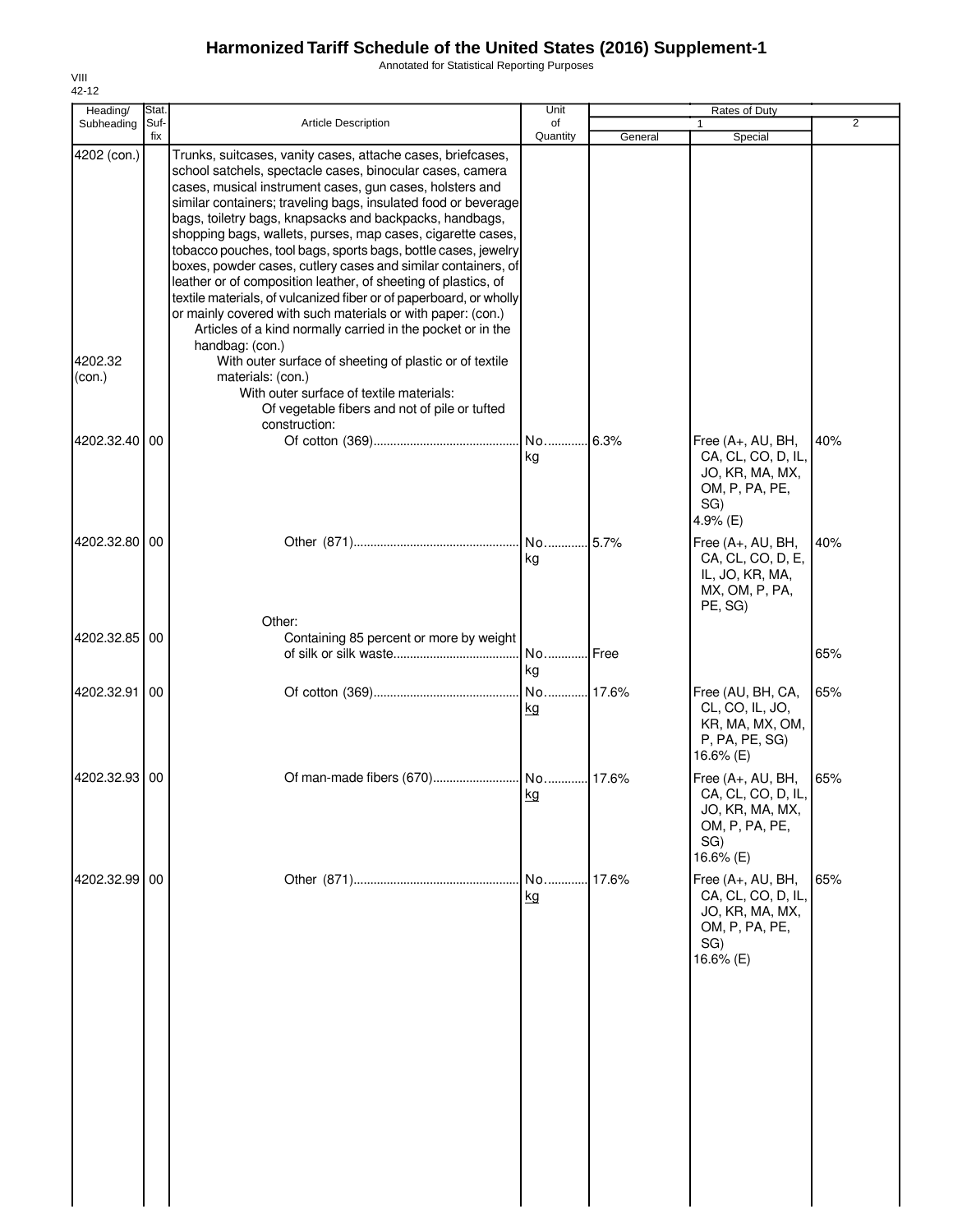Annotated for Statistical Reporting Purposes

|   | VIII<br>42-13 |
|---|---------------|
|   |               |
| 2 |               |
|   |               |
|   |               |

| Heading/      | Stat.       |                                                                                                                                                                                                                                                                                                                                                                                                                                                                                                                                                                                                                                                                                                                                                                                           | Unit           |         | Rates of Duty                                                                         |                |
|---------------|-------------|-------------------------------------------------------------------------------------------------------------------------------------------------------------------------------------------------------------------------------------------------------------------------------------------------------------------------------------------------------------------------------------------------------------------------------------------------------------------------------------------------------------------------------------------------------------------------------------------------------------------------------------------------------------------------------------------------------------------------------------------------------------------------------------------|----------------|---------|---------------------------------------------------------------------------------------|----------------|
| Subheading    | Suf-<br>fix | <b>Article Description</b>                                                                                                                                                                                                                                                                                                                                                                                                                                                                                                                                                                                                                                                                                                                                                                | of<br>Quantity | General | 1<br>Special                                                                          | $\overline{2}$ |
| 4202 (con.)   |             | Trunks, suitcases, vanity cases, attache cases, briefcases,<br>school satchels, spectacle cases, binocular cases, camera<br>cases, musical instrument cases, gun cases, holsters and<br>similar containers; traveling bags, insulated food or beverage<br>bags, toiletry bags, knapsacks and backpacks, handbags,<br>shopping bags, wallets, purses, map cases, cigarette cases,<br>tobacco pouches, tool bags, sports bags, bottle cases, jewelry<br>boxes, powder cases, cutlery cases and similar containers, of<br>leather or of composition leather, of sheeting of plastics, of<br>textile materials, of vulcanized fiber or of paperboard, or wholly<br>or mainly covered with such materials or with paper: (con.)<br>Articles of a kind normally carried in the pocket or in the |                |         |                                                                                       |                |
| 4202.39       |             | handbag: (con.)<br>Other:<br>Of material (other than leather, composition<br>leather, sheeting of plastics, textile materials,<br>vulcanized fiber or paperboard) wholly or mainly<br>covered with paper:                                                                                                                                                                                                                                                                                                                                                                                                                                                                                                                                                                                 |                |         |                                                                                       |                |
| 4202.39.10 00 |             |                                                                                                                                                                                                                                                                                                                                                                                                                                                                                                                                                                                                                                                                                                                                                                                           | No<br>kg       | .5.3%   | Free (A, AU, BH,<br>CA, CL, CO, D, E,<br>IL, JO, KR, MA,<br>MX, OM, P, PA,<br>PE, SG) | 80%            |
| 4202.39.20 00 |             |                                                                                                                                                                                                                                                                                                                                                                                                                                                                                                                                                                                                                                                                                                                                                                                           | No<br>kg       | .3.3%   | Free (A, AU, BH,<br>CA, CL, CO, D, E,<br>IL, JO, KR, MA,<br>MX, OM, P, PA,<br>PE, SG) | 33 1/3%        |
| 4202.39.50 00 |             |                                                                                                                                                                                                                                                                                                                                                                                                                                                                                                                                                                                                                                                                                                                                                                                           | No<br>kg       | 7.8%    | Free (AU, BH, CA,<br>CL, CO, D, E, IL,<br>JO, KR, MA, MX,<br>OM, P, PA, PE,<br>SG)    | 110%           |
| 4202.39.90 00 |             |                                                                                                                                                                                                                                                                                                                                                                                                                                                                                                                                                                                                                                                                                                                                                                                           | No 20%<br>kg   |         | Free (A, AU, BH,<br>CA, CL, CO, D, E,<br>IL, JO, KR, MA,<br>MX, OM, P, PA,<br>PE, SG) | 45%            |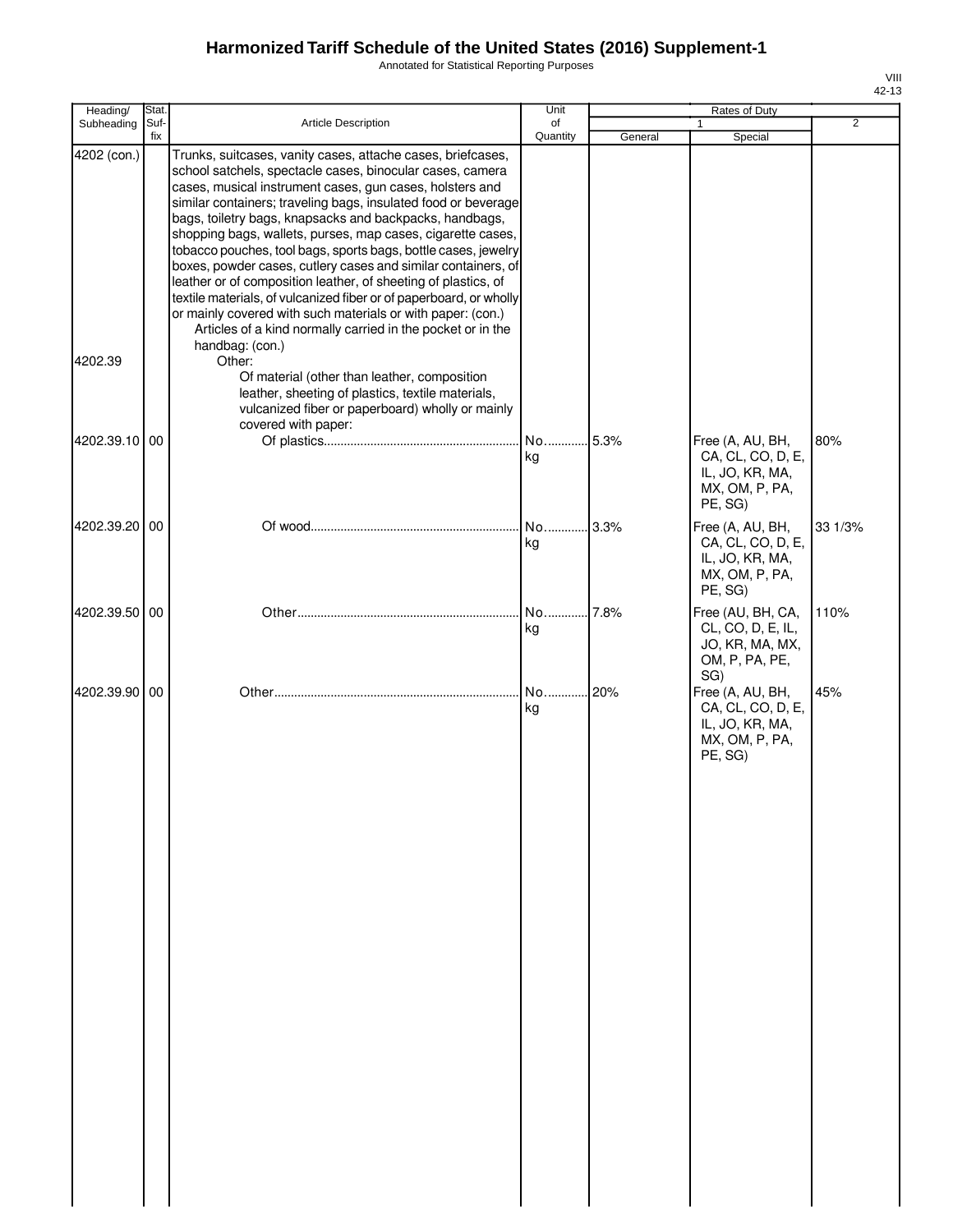Annotated for Statistical Reporting Purposes

| Stat. |                                                                                                                                                                                                                                                                                                                                                                                                                                                 | Unit                                                                                                                         |                                                                                                                                                                                                                                                                                                                                                                                                           | Rates of Duty                                                                                     |                                         |
|-------|-------------------------------------------------------------------------------------------------------------------------------------------------------------------------------------------------------------------------------------------------------------------------------------------------------------------------------------------------------------------------------------------------------------------------------------------------|------------------------------------------------------------------------------------------------------------------------------|-----------------------------------------------------------------------------------------------------------------------------------------------------------------------------------------------------------------------------------------------------------------------------------------------------------------------------------------------------------------------------------------------------------|---------------------------------------------------------------------------------------------------|-----------------------------------------|
| fix   |                                                                                                                                                                                                                                                                                                                                                                                                                                                 | Quantity                                                                                                                     | General                                                                                                                                                                                                                                                                                                                                                                                                   | Special                                                                                           | $\overline{2}$                          |
|       | Trunks, suitcases, vanity cases, attache cases, briefcases,<br>school satchels, spectacle cases, binocular cases, camera<br>cases, musical instrument cases, gun cases, holsters and<br>bags, toiletry bags, knapsacks and backpacks, handbags,<br>shopping bags, wallets, purses, map cases, cigarette cases,<br>leather or of composition leather, of sheeting of plastics, of<br>or mainly covered with such materials or with paper: (con.) |                                                                                                                              |                                                                                                                                                                                                                                                                                                                                                                                                           |                                                                                                   |                                         |
|       |                                                                                                                                                                                                                                                                                                                                                                                                                                                 | No                                                                                                                           | 4.5%                                                                                                                                                                                                                                                                                                                                                                                                      | Free (AU, BH, CA,<br>CL, CO, D, IL, JO,<br>KR, MA, MX, OM,<br>P, PA, PE, SG)<br>$3.5%$ (E)        | 35%                                     |
|       |                                                                                                                                                                                                                                                                                                                                                                                                                                                 |                                                                                                                              | 4.5%                                                                                                                                                                                                                                                                                                                                                                                                      | Free (A+, AU, BH,<br>CA, CL, CO, D, IL,<br>JO, KR, MA, MX,<br>OM, P, PA, PE,<br>SG)<br>$3.5%$ (E) | 35%                                     |
|       |                                                                                                                                                                                                                                                                                                                                                                                                                                                 |                                                                                                                              |                                                                                                                                                                                                                                                                                                                                                                                                           |                                                                                                   |                                         |
|       | With outer surface of sheeting of plastic or of textile<br>materials:<br>Insulated food or beverage bags:                                                                                                                                                                                                                                                                                                                                       |                                                                                                                              |                                                                                                                                                                                                                                                                                                                                                                                                           |                                                                                                   |                                         |
| 00    | only a flexible plastic container of a kind<br>for storing and dispensing potable<br>beverages through attached flexible                                                                                                                                                                                                                                                                                                                        |                                                                                                                              |                                                                                                                                                                                                                                                                                                                                                                                                           |                                                                                                   |                                         |
|       |                                                                                                                                                                                                                                                                                                                                                                                                                                                 | kg                                                                                                                           |                                                                                                                                                                                                                                                                                                                                                                                                           | CA, CL, CO, D, E,<br>IL, JO, KR, MA,<br>MX, OM, P, PA,<br>PE, SG)                                 | 40%                                     |
|       | Other.                                                                                                                                                                                                                                                                                                                                                                                                                                          |                                                                                                                              | 7%                                                                                                                                                                                                                                                                                                                                                                                                        | Free (AU, BH, CA,<br>CL, CO, E, IL, JO,<br>KR, MA, MX, OM,                                        | 40%                                     |
|       |                                                                                                                                                                                                                                                                                                                                                                                                                                                 | No.                                                                                                                          |                                                                                                                                                                                                                                                                                                                                                                                                           |                                                                                                   |                                         |
|       | Of man-made fibers (670)                                                                                                                                                                                                                                                                                                                                                                                                                        | No.<br>kg                                                                                                                    |                                                                                                                                                                                                                                                                                                                                                                                                           |                                                                                                   |                                         |
|       |                                                                                                                                                                                                                                                                                                                                                                                                                                                 | No.                                                                                                                          |                                                                                                                                                                                                                                                                                                                                                                                                           |                                                                                                   |                                         |
|       |                                                                                                                                                                                                                                                                                                                                                                                                                                                 | No.<br>kg                                                                                                                    | 3.4%                                                                                                                                                                                                                                                                                                                                                                                                      | Free (A, AU, BH,<br>CA, CL, CO, D, E,<br>IL, JO, KR, MA,<br>MX, OM, P, PA,<br>PE, SG)             | 80%                                     |
|       | Subheading<br>4202 (con.)<br>4202.91.10<br>4202.91.90<br>30<br>4202.92.04<br>4202.92.08<br>4202.92.10                                                                                                                                                                                                                                                                                                                                           | <b>Article Description</b><br>Suf-<br>Other:<br>00<br>90<br>With outer surface of textile materials:<br>05<br>07<br>09<br>00 | of<br>similar containers; traveling bags, insulated food or beverage<br>tobacco pouches, tool bags, sports bags, bottle cases, jewelry<br>boxes, powder cases, cutlery cases and similar containers, of<br>textile materials, of vulcanized fiber or of paperboard, or wholly<br>With outer surface of leather or of composition leather:<br>No.<br>Beverage bags whose interior incorporates<br>kg<br>kg | No<br>7%                                                                                          | 1<br>Free (A, AU, BH,<br>P, PA, PE, SG) |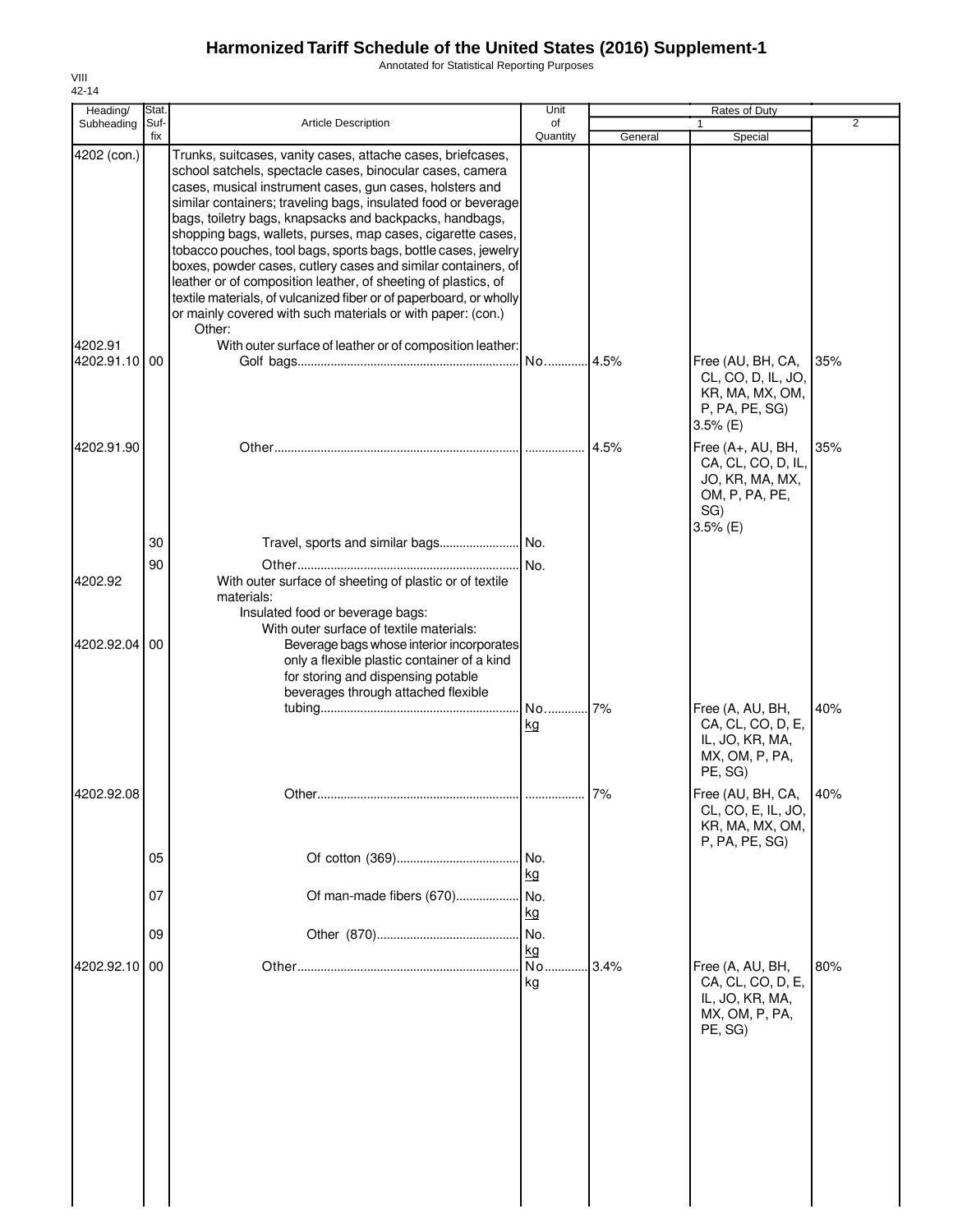Annotated for Statistical Reporting Purposes

| Heading/               | Stat.       |                                                                                                                                                                                                                                                                                                                                                                                                                                                                                                                                                                                                                                                                                                                                                                                                        | Unit                   |         | Rates of Duty                                                                                    |                |
|------------------------|-------------|--------------------------------------------------------------------------------------------------------------------------------------------------------------------------------------------------------------------------------------------------------------------------------------------------------------------------------------------------------------------------------------------------------------------------------------------------------------------------------------------------------------------------------------------------------------------------------------------------------------------------------------------------------------------------------------------------------------------------------------------------------------------------------------------------------|------------------------|---------|--------------------------------------------------------------------------------------------------|----------------|
| Subheading             | Suf-<br>fix | <b>Article Description</b>                                                                                                                                                                                                                                                                                                                                                                                                                                                                                                                                                                                                                                                                                                                                                                             | of<br>Quantity         | General | 1<br>Special                                                                                     | $\overline{2}$ |
| 4202 (con.)<br>4202.92 |             | Trunks, suitcases, vanity cases, attache cases, briefcases,<br>school satchels, spectacle cases, binocular cases, camera<br>cases, musical instrument cases, gun cases, holsters and<br>similar containers; traveling bags, insulated food or beverage<br>bags, toiletry bags, knapsacks and backpacks, handbags,<br>shopping bags, wallets, purses, map cases, cigarette cases,<br>tobacco pouches, tool bags, sports bags, bottle cases, jewelry<br>boxes, powder cases, cutlery cases and similar containers, of<br>leather or of composition leather, of sheeting of plastics, of<br>textile materials, of vulcanized fiber or of paperboard, or wholly<br>or mainly covered with such materials or with paper: (con.)<br>Other: (con.)<br>With outer surface of sheeting of plastic or of textile |                        |         |                                                                                                  |                |
| (con.)                 |             | materials: (con.)<br>Travel, sports and similar bags:<br>With outer surface of textile materials:<br>Of vegetable fibers and not of pile or tufted<br>construction:                                                                                                                                                                                                                                                                                                                                                                                                                                                                                                                                                                                                                                    |                        |         |                                                                                                  |                |
| 4202.92.15 00          |             |                                                                                                                                                                                                                                                                                                                                                                                                                                                                                                                                                                                                                                                                                                                                                                                                        | kg                     |         | Free (A+, AU, BH,<br>CA, CL, CO, D, IL,<br>JO, KR, MA, MX,<br>OM, P, PA, PE,<br>SG)<br>4.9% (E)  | 40%            |
| 4202.92.20 00          |             |                                                                                                                                                                                                                                                                                                                                                                                                                                                                                                                                                                                                                                                                                                                                                                                                        | kg                     |         | Free (A+, AU, BH,<br>CA, CL, CO, D, IL,<br>JO, KR, MA, MX,<br>OM, P, PA, PE,<br>SG)<br>4.4% (E)  | 40%            |
| 4202.92.31             | 20          |                                                                                                                                                                                                                                                                                                                                                                                                                                                                                                                                                                                                                                                                                                                                                                                                        | kg                     |         | Free (A+, AU, BH,<br>CA, CL, CO, D, IL,<br>JO, KR, MA, MX,<br>OM, P, PA, PE,<br>SG)<br>16.6% (E) | 65%            |
| 4202.92.33             | 31          | Of paper yarn or of cotton; containing 85<br>percent or more by weight of silk or silk                                                                                                                                                                                                                                                                                                                                                                                                                                                                                                                                                                                                                                                                                                                 | No.<br>kg<br>.         | 17.6%   | Free (AU, BH, CA,<br>CL, CO, IL, JO,                                                             | 65%            |
|                        | 05<br>10    | Containing 85 percent or more by<br>weight of silk or silk waste                                                                                                                                                                                                                                                                                                                                                                                                                                                                                                                                                                                                                                                                                                                                       | No.<br>kg<br>No.<br>kg |         | KR, MA, MX, OM,<br>P, PA, PE, SG)<br>16.6% (E)                                                   |                |
|                        | 16          |                                                                                                                                                                                                                                                                                                                                                                                                                                                                                                                                                                                                                                                                                                                                                                                                        | No.<br>kg              |         |                                                                                                  |                |

 $\frac{1}{2}$  See subheading 9902.40.01.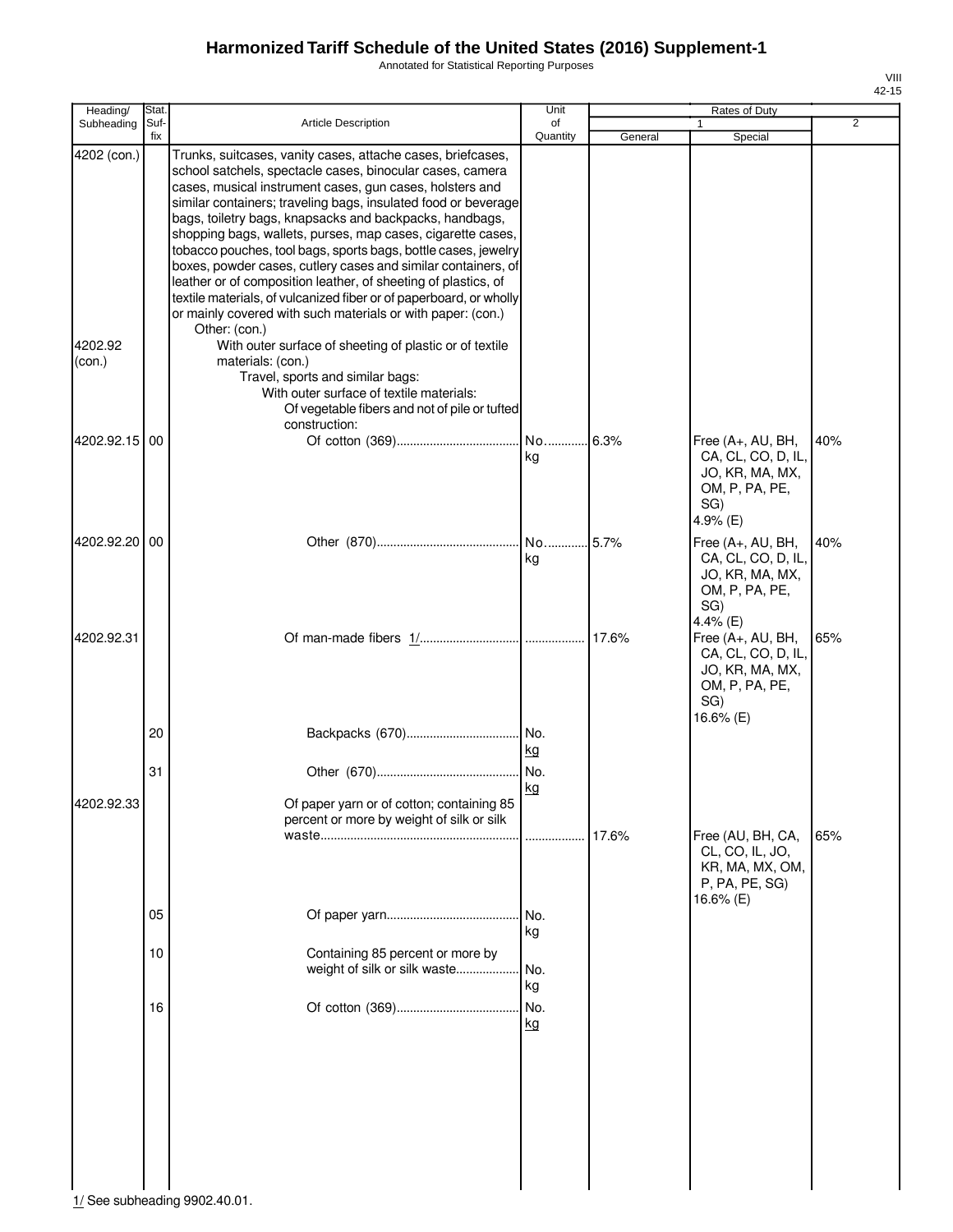Annotated for Statistical Reporting Purposes

| Heading/               | Stat.       |                                                                                                                                                                                                                                                                                                                                                                                                                                                                                                                                                                                                                                                                                                                                                                                                        | Unit           |         | Rates of Duty                                                                                      |                |
|------------------------|-------------|--------------------------------------------------------------------------------------------------------------------------------------------------------------------------------------------------------------------------------------------------------------------------------------------------------------------------------------------------------------------------------------------------------------------------------------------------------------------------------------------------------------------------------------------------------------------------------------------------------------------------------------------------------------------------------------------------------------------------------------------------------------------------------------------------------|----------------|---------|----------------------------------------------------------------------------------------------------|----------------|
| Subheading             | Suf-<br>fix | Article Description                                                                                                                                                                                                                                                                                                                                                                                                                                                                                                                                                                                                                                                                                                                                                                                    | of<br>Quantity | General | Special                                                                                            | $\overline{2}$ |
| 4202 (con.)<br>4202.92 |             | Trunks, suitcases, vanity cases, attache cases, briefcases,<br>school satchels, spectacle cases, binocular cases, camera<br>cases, musical instrument cases, gun cases, holsters and<br>similar containers; traveling bags, insulated food or beverage<br>bags, toiletry bags, knapsacks and backpacks, handbags,<br>shopping bags, wallets, purses, map cases, cigarette cases,<br>tobacco pouches, tool bags, sports bags, bottle cases, jewelry<br>boxes, powder cases, cutlery cases and similar containers, of<br>leather or of composition leather, of sheeting of plastics, of<br>textile materials, of vulcanized fiber or of paperboard, or wholly<br>or mainly covered with such materials or with paper: (con.)<br>Other: (con.)<br>With outer surface of sheeting of plastic or of textile |                |         |                                                                                                    |                |
| (con.)                 |             | materials: (con.)<br>Travel, sports and similar bags: (con.)<br>With outer surface of textile materials: (con.)                                                                                                                                                                                                                                                                                                                                                                                                                                                                                                                                                                                                                                                                                        |                |         |                                                                                                    |                |
| 4202.92.39 00          |             |                                                                                                                                                                                                                                                                                                                                                                                                                                                                                                                                                                                                                                                                                                                                                                                                        | No<br>kg       | .17.6%  | Free (A+, AU, BH,<br>CA, CL, CO, D, IL,<br>JO, KR, MA, MX,<br>OM, P, PA, PE,<br>SG)<br>16.6% (E)   | 65%            |
| 4202.92.45 00          |             |                                                                                                                                                                                                                                                                                                                                                                                                                                                                                                                                                                                                                                                                                                                                                                                                        | No<br>kg       | 20%     | Free (A+, AU, BH,<br>CA, CL, CO, D, IL,<br>JO, KR, MA, MX,<br>OM, P, PA, PE, R,<br>SG)             | 45%            |
| 4202.92.50 00          |             | 1/ See subheading 9902.40.01.                                                                                                                                                                                                                                                                                                                                                                                                                                                                                                                                                                                                                                                                                                                                                                          | No             | .4.2%   | 17.5% (E)<br>Free (A, AU, BH,<br>CA, CL, CO, D, E,<br>IL, JO, KR, MA,<br>MX, OM, P, PA,<br>PE, SG) | 50%            |

2/ See subheading 9902.01.78.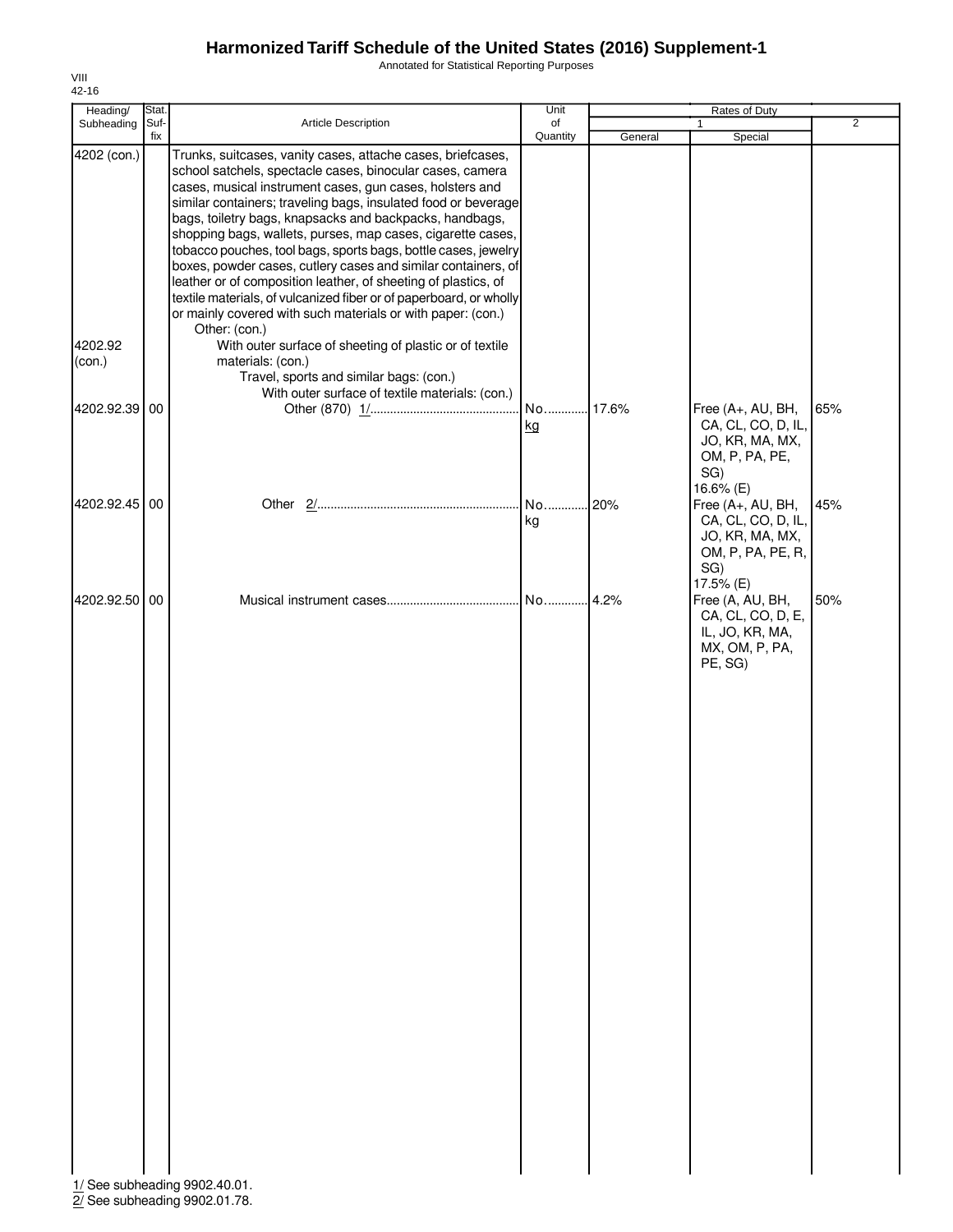Annotated for Statistical Reporting Purposes

| Heading/                                       | Stat.       |                                                                                                                                                                                                                                                                                                                                                                                                                                                                                                                                                                                                                                                                                                                                                                                                                                       | Unit           |         | Rates of Duty                                                    |                |
|------------------------------------------------|-------------|---------------------------------------------------------------------------------------------------------------------------------------------------------------------------------------------------------------------------------------------------------------------------------------------------------------------------------------------------------------------------------------------------------------------------------------------------------------------------------------------------------------------------------------------------------------------------------------------------------------------------------------------------------------------------------------------------------------------------------------------------------------------------------------------------------------------------------------|----------------|---------|------------------------------------------------------------------|----------------|
| Subheading                                     | Suf-<br>fix | Article Description                                                                                                                                                                                                                                                                                                                                                                                                                                                                                                                                                                                                                                                                                                                                                                                                                   | of<br>Quantity | General | $\mathbf{1}$<br>Special                                          | $\overline{2}$ |
| 4202 (con.)<br>4202.92<br>(con.)<br>4202.92.60 |             | Trunks, suitcases, vanity cases, attache cases, briefcases,<br>school satchels, spectacle cases, binocular cases, camera<br>cases, musical instrument cases, gun cases, holsters and<br>similar containers; traveling bags, insulated food or beverage<br>bags, toiletry bags, knapsacks and backpacks, handbags,<br>shopping bags, wallets, purses, map cases, cigarette cases,<br>tobacco pouches, tool bags, sports bags, bottle cases, jewelry<br>boxes, powder cases, cutlery cases and similar containers, of<br>leather or of composition leather, of sheeting of plastics, of<br>textile materials, of vulcanized fiber or of paperboard, or wholly<br>or mainly covered with such materials or with paper: (con.)<br>Other: (con.)<br>With outer surface of sheeting of plastic or of textile<br>materials: (con.)<br>Other: |                |         | Free (AU, BH, CA,                                                | 40%            |
|                                                | $10$        | Jewelry boxes, and similar containers of<br>a kind normally sold at retail with their                                                                                                                                                                                                                                                                                                                                                                                                                                                                                                                                                                                                                                                                                                                                                 | No.            |         | CL, CO, IL, JO,<br>KR, MA, MX, OM,<br>P, PA, PE, SG)<br>4.9% (E) |                |
|                                                | 91          |                                                                                                                                                                                                                                                                                                                                                                                                                                                                                                                                                                                                                                                                                                                                                                                                                                       | kg<br>kg       |         |                                                                  |                |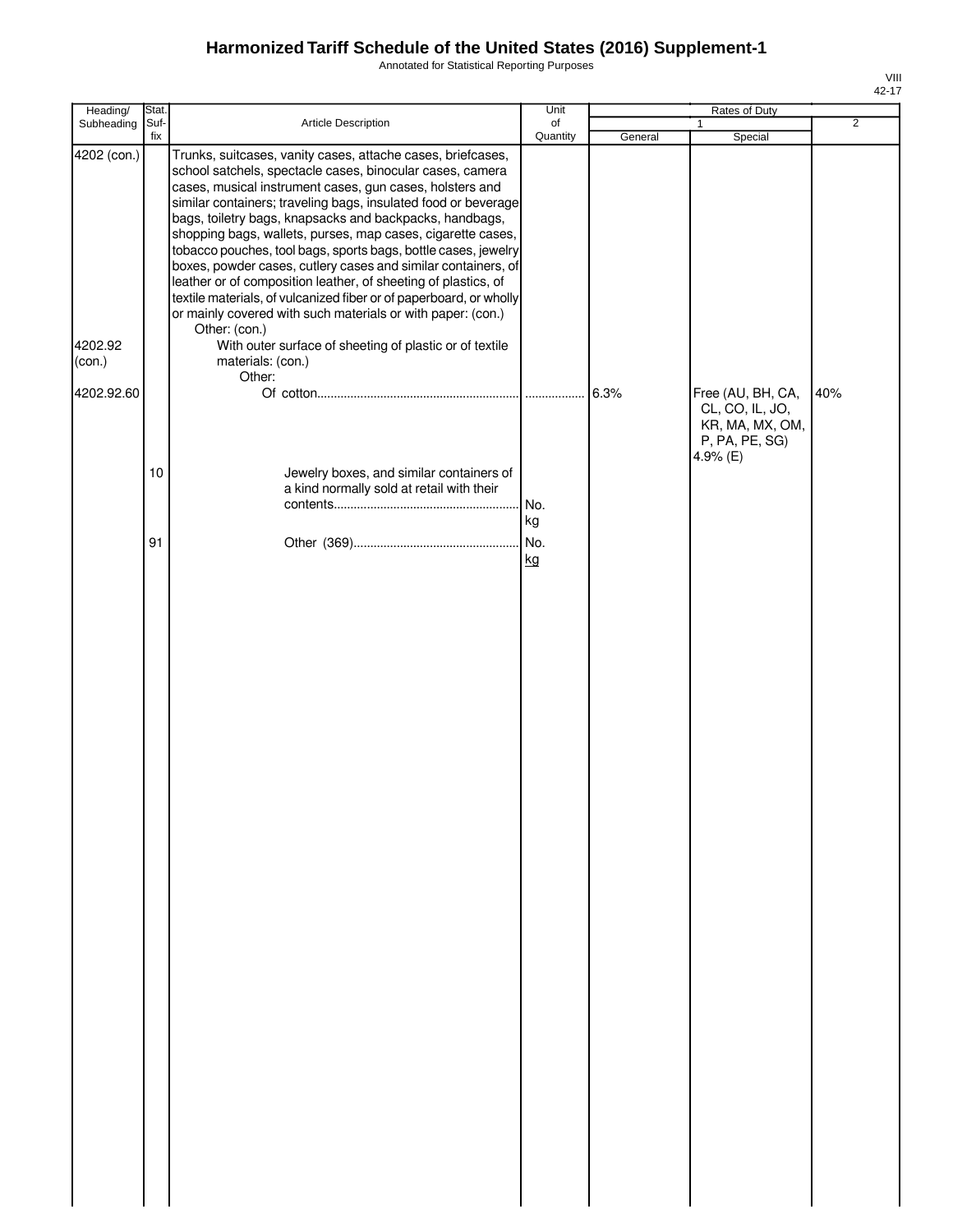Annotated for Statistical Reporting Purposes

| Heading/          | Stat.       |                                                                                                                                                                                                                                                                                                                                                                                                                                                                                                                                                                                                                                                                                                                                             | Unit           |         | Rates of Duty                                                                                    |                |
|-------------------|-------------|---------------------------------------------------------------------------------------------------------------------------------------------------------------------------------------------------------------------------------------------------------------------------------------------------------------------------------------------------------------------------------------------------------------------------------------------------------------------------------------------------------------------------------------------------------------------------------------------------------------------------------------------------------------------------------------------------------------------------------------------|----------------|---------|--------------------------------------------------------------------------------------------------|----------------|
| Subheading        | Suf-<br>fix | <b>Article Description</b>                                                                                                                                                                                                                                                                                                                                                                                                                                                                                                                                                                                                                                                                                                                  | of<br>Quantity | General | Special                                                                                          | $\overline{2}$ |
| 4202 (con.)       |             | Trunks, suitcases, vanity cases, attache cases, briefcases,<br>school satchels, spectacle cases, binocular cases, camera<br>cases, musical instrument cases, gun cases, holsters and<br>similar containers; traveling bags, insulated food or beverage<br>bags, toiletry bags, knapsacks and backpacks, handbags,<br>shopping bags, wallets, purses, map cases, cigarette cases,<br>tobacco pouches, tool bags, sports bags, bottle cases, jewelry<br>boxes, powder cases, cutlery cases and similar containers, of<br>leather or of composition leather, of sheeting of plastics, of<br>textile materials, of vulcanized fiber or of paperboard, or wholly<br>or mainly covered with such materials or with paper: (con.)<br>Other: (con.) |                |         |                                                                                                  |                |
| 4202.92<br>(con.) |             | With outer surface of sheeting of plastic or of textile<br>materials: (con.)<br>Other: (con.)<br>Other:<br>With outer surface of textile materials:                                                                                                                                                                                                                                                                                                                                                                                                                                                                                                                                                                                         |                |         |                                                                                                  |                |
| 4202.92.91        | 00          | Of man-made fibers (except jewelry<br>boxes of a kind normally sold at retail<br>with their contents) $(670)$ $1$ /                                                                                                                                                                                                                                                                                                                                                                                                                                                                                                                                                                                                                         | No             | .17.6%  | Free (A+, AU, BH,                                                                                | 45%            |
|                   |             |                                                                                                                                                                                                                                                                                                                                                                                                                                                                                                                                                                                                                                                                                                                                             | <u>kg</u>      |         | CA, CL, CO, D, IL,<br>JO, KR, MA, MX,<br>OM, P, PA, PE,<br>SG)<br>16.6% (E)                      |                |
| 4202.92.93        |             |                                                                                                                                                                                                                                                                                                                                                                                                                                                                                                                                                                                                                                                                                                                                             |                |         | Free (AU, BH, CA,<br>CL, CO, IL, JO,<br>KR, MA, MX, OM,<br>P, PA, PE, SG)<br>16.6% (E)           | 45%            |
|                   | 10          | Containing 85 percent or more by<br>weight of silk or silk waste                                                                                                                                                                                                                                                                                                                                                                                                                                                                                                                                                                                                                                                                            | No.<br>kg      |         |                                                                                                  |                |
|                   | 15          | Other, jewelry boxes of a kind<br>normally sold at retail with their                                                                                                                                                                                                                                                                                                                                                                                                                                                                                                                                                                                                                                                                        | No.<br>kg      |         |                                                                                                  |                |
|                   | 36          | Other:                                                                                                                                                                                                                                                                                                                                                                                                                                                                                                                                                                                                                                                                                                                                      | No.<br>kg      |         |                                                                                                  |                |
| 4202.92.94 00     |             | Cases designed to protect and<br>transport compact disks (CD's), CD<br>Rom disks, CD players, cassette                                                                                                                                                                                                                                                                                                                                                                                                                                                                                                                                                                                                                                      |                |         |                                                                                                  |                |
|                   |             | players, and/or cassettes                                                                                                                                                                                                                                                                                                                                                                                                                                                                                                                                                                                                                                                                                                                   | No<br>kg       | .17.6%  | Free (AU, BH, CA,<br>CL, CO, IL, JO,<br>KR, MA, MX, OM,<br>P, PA, PE, SG)<br>16.6% (E)           | 45%            |
| 4202.92.97        | 00          |                                                                                                                                                                                                                                                                                                                                                                                                                                                                                                                                                                                                                                                                                                                                             | No<br>kg       | 17.6%   | Free (A+, AU, BH,<br>CA, CL, CO, D, IL,<br>JO, KR, MA, MX,<br>OM, P, PA, PE,<br>SG)<br>16.6% (E) | 45%            |
|                   |             | 1 / See subheading 9902.01.81.                                                                                                                                                                                                                                                                                                                                                                                                                                                                                                                                                                                                                                                                                                              |                |         |                                                                                                  |                |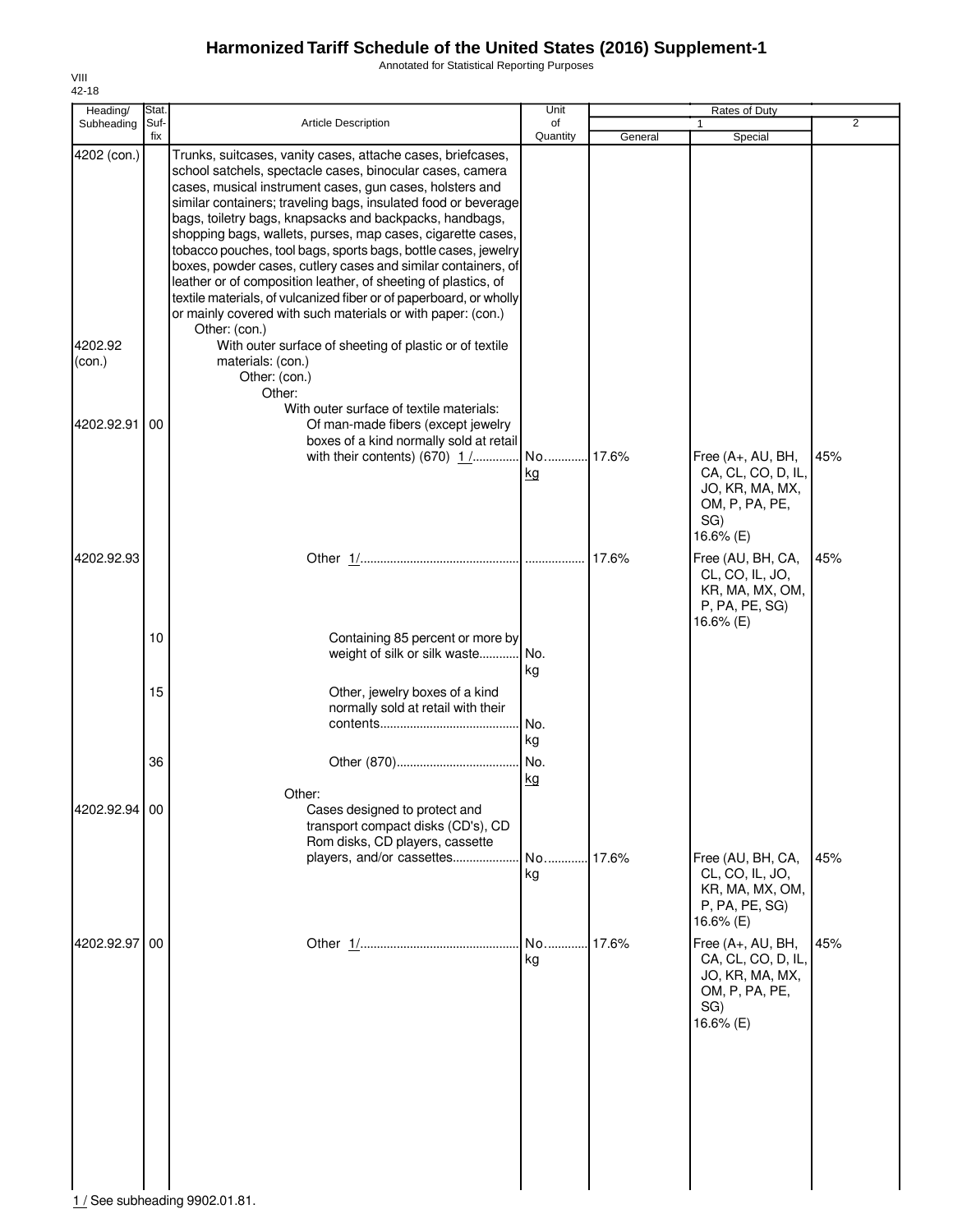Annotated for Statistical Reporting Purposes

| Heading/               | Stat.       |                                                                                                                                                                                                                                                                                                                                                                                                                                                                                                                                                                                                                                                                                                                                                                                                        | Unit           |         | Rates of Duty                                                                                                 |                |
|------------------------|-------------|--------------------------------------------------------------------------------------------------------------------------------------------------------------------------------------------------------------------------------------------------------------------------------------------------------------------------------------------------------------------------------------------------------------------------------------------------------------------------------------------------------------------------------------------------------------------------------------------------------------------------------------------------------------------------------------------------------------------------------------------------------------------------------------------------------|----------------|---------|---------------------------------------------------------------------------------------------------------------|----------------|
| Subheading             | Suf-<br>fix | Article Description                                                                                                                                                                                                                                                                                                                                                                                                                                                                                                                                                                                                                                                                                                                                                                                    | of<br>Quantity | General | 1<br>Special                                                                                                  | $\overline{2}$ |
| 4202 (con.)<br>4202.99 |             | Trunks, suitcases, vanity cases, attache cases, briefcases,<br>school satchels, spectacle cases, binocular cases, camera<br>cases, musical instrument cases, gun cases, holsters and<br>similar containers; traveling bags, insulated food or beverage<br>bags, toiletry bags, knapsacks and backpacks, handbags,<br>shopping bags, wallets, purses, map cases, cigarette cases,<br>tobacco pouches, tool bags, sports bags, bottle cases, jewelry<br>boxes, powder cases, cutlery cases and similar containers, of<br>leather or of composition leather, of sheeting of plastics, of<br>textile materials, of vulcanized fiber or of paperboard, or wholly<br>or mainly covered with such materials or with paper: (con.)<br>Other: (con.)<br>Other:<br>Of materials (other than leather, composition |                |         |                                                                                                               |                |
|                        |             | leather, sheeting of plastics, textile materials,<br>vulcanized fiber or paperboard) wholly or mainly<br>covered with paper:                                                                                                                                                                                                                                                                                                                                                                                                                                                                                                                                                                                                                                                                           |                |         |                                                                                                               |                |
| 4202.99.10             | 00          |                                                                                                                                                                                                                                                                                                                                                                                                                                                                                                                                                                                                                                                                                                                                                                                                        | No 3.4%<br>kg  |         | Free (A, AU, BH,<br>CA, CL, CO, D, E,<br>IL, JO, KR, MA,<br>MX, OM, P, PA,<br>PE, SG)                         | 80%            |
| 4202.99.20 00          |             | Of wood:                                                                                                                                                                                                                                                                                                                                                                                                                                                                                                                                                                                                                                                                                                                                                                                               | No 4.3%<br>kg  |         | Free (A, AU, BH,<br>CA, CL, CO, D, E,<br>IL, JO, KR, MA,<br>MX, OM, P, PA,<br>PE, SG)                         | 33 1/3%        |
| 4202.99.30             | 00          | Lined with textile fabrics                                                                                                                                                                                                                                                                                                                                                                                                                                                                                                                                                                                                                                                                                                                                                                             | No Free<br>kg  |         |                                                                                                               | 11¢/kg +20%    |
| 4202.99.50 00          |             |                                                                                                                                                                                                                                                                                                                                                                                                                                                                                                                                                                                                                                                                                                                                                                                                        | No 7.8%<br>kg  |         | Free (AU, BH, CA,<br>CL, CO, D, E, IL,<br>JO, KR, MA, MX,<br>OM, P, PA, PE,                                   | 110%           |
| 4202.99.90 00          |             |                                                                                                                                                                                                                                                                                                                                                                                                                                                                                                                                                                                                                                                                                                                                                                                                        | No 20%<br>kg   |         | SG)<br>Free (A+, AU, BH,<br>CA, CL, CO, D, IL,<br>JO, KR, MA, MX,<br>OM, P, PA, PE, R,<br>SG)<br>$17.5\%$ (E) | 45%            |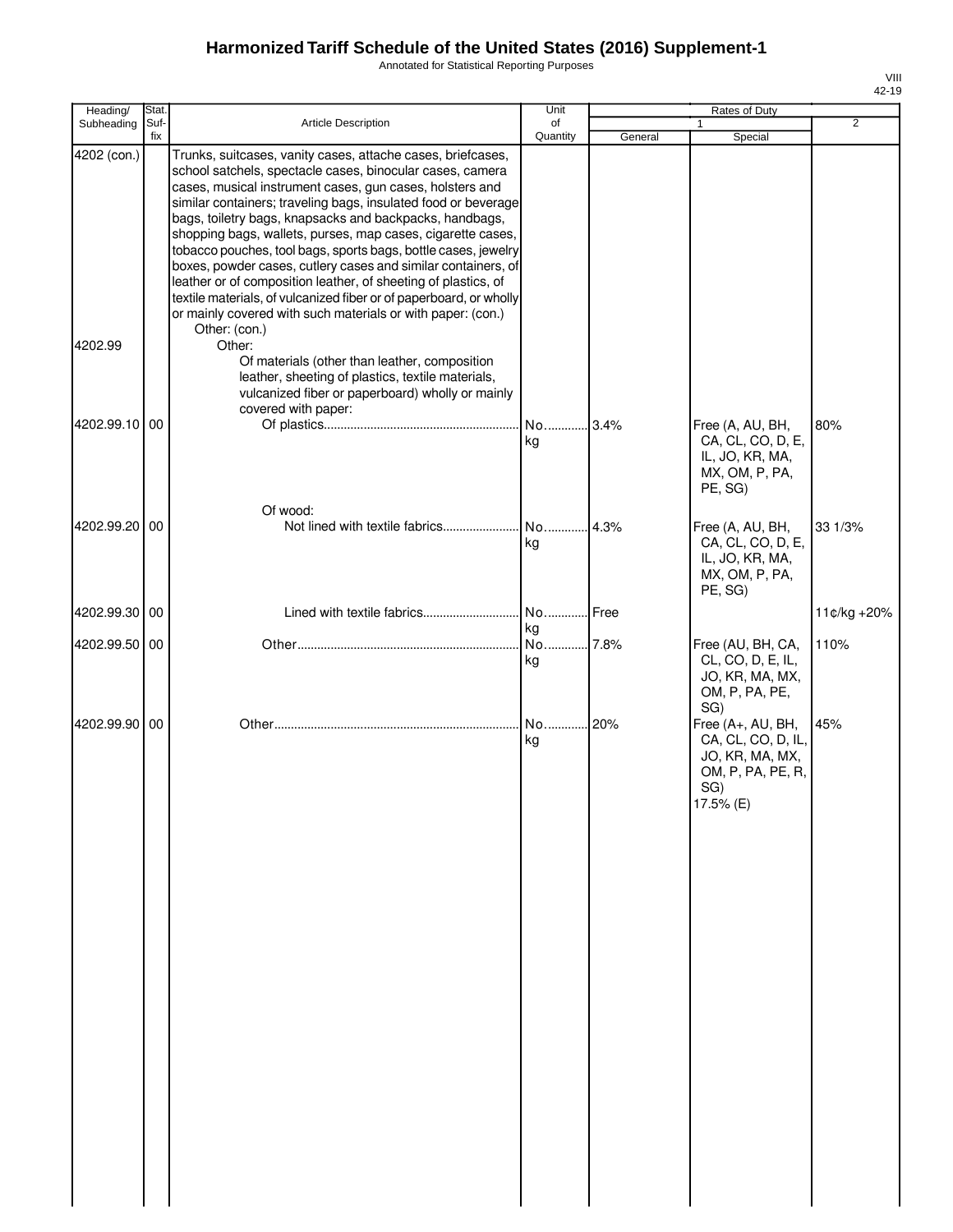Annotated for Statistical Reporting Purposes

| Heading/                 | Stat.       |                                                                                                                                                          | Unit           |         | Rates of Duty                                                                                 |     |
|--------------------------|-------------|----------------------------------------------------------------------------------------------------------------------------------------------------------|----------------|---------|-----------------------------------------------------------------------------------------------|-----|
| Subheading               | Suf-<br>fix | Article Description                                                                                                                                      | of<br>Quantity |         |                                                                                               | 2   |
| 4203                     |             | Articles of apparel and clothing accessories, of leather or of                                                                                           |                | General | Special                                                                                       |     |
|                          |             | composition leather:                                                                                                                                     |                |         |                                                                                               |     |
| 4203.10<br>4203.10.20 00 |             | Articles of apparel:                                                                                                                                     |                |         | Free (A, AU, BH,                                                                              | 35% |
|                          |             |                                                                                                                                                          |                |         | CA, CL, CO, D, E,<br>IL, JO, KR, MA,<br>MX, OM, P, PA,<br>PE, SG)                             |     |
| 4203.10.40               |             |                                                                                                                                                          |                | 6%      | Free (AU, BH, CA,<br>CL, CO, D, IL, JO,<br>KR, MA, MX, OM,<br>P, PA, PE, R, SG)<br>4.8% $(E)$ | 35% |
|                          | 10          | Coats and jackets:                                                                                                                                       |                |         |                                                                                               |     |
|                          |             |                                                                                                                                                          |                |         |                                                                                               |     |
|                          | 30          | Other:                                                                                                                                                   |                |         |                                                                                               |     |
|                          | 60          | Women's, girls' and infants' No.                                                                                                                         |                |         |                                                                                               |     |
|                          |             | Other:                                                                                                                                                   |                |         |                                                                                               |     |
|                          | 85          |                                                                                                                                                          |                |         |                                                                                               |     |
| 4203.21                  | 95          | Women's, girls' and infants'<br>Gloves, mittens and mitts:<br>Specially designed for use in sports:<br>Baseball and softball gloves and mitts (including | No.            |         |                                                                                               |     |
| 4203.21.20               | 00          | batting gloves):                                                                                                                                         |                | .3%     | Free (A, AU, BH,                                                                              | 30% |
|                          |             |                                                                                                                                                          |                |         | CA, CL, CO, D, E,<br>IL, JO, KR, MA,<br>MX, OM, P, PA,<br>PE, SG)                             |     |
| 4203.21.40 00            |             |                                                                                                                                                          | No Free        |         |                                                                                               | 30% |
|                          |             | Ski or snowmobile gloves, mittens and mitts:                                                                                                             |                |         |                                                                                               |     |
| 4203.21.55 00            |             | Cross-country ski gloves, mittens and mitts                                                                                                              | prs 3.5%       |         | Free (A, AU, BH,<br>CA, CL, CO, D, E,<br>IL, JO, KR, MA,<br>MX, OM, P, PA,<br>PE, SG)         | 45% |
| 4203.21.60 00            |             |                                                                                                                                                          |                |         | Free (A, AU, BH,                                                                              | 45% |
|                          |             |                                                                                                                                                          |                |         | CA, CL, CO, D, E,<br>IL, JO, KR, MA,<br>MX, OM, P, PA,<br>PE, SG)                             |     |
| 4203.21.70 00            |             |                                                                                                                                                          |                | Free.   |                                                                                               | 30% |
| 4203.21.80               |             |                                                                                                                                                          |                | 4.9%    | Free (A, AU, BH,<br>CA, CL, CO, D, E,<br>IL, JO, KR, MA,<br>MX, OM, P, PA,<br>PE, SG)         | 30% |
|                          | 30          |                                                                                                                                                          |                |         |                                                                                               |     |
|                          | 60          |                                                                                                                                                          |                |         |                                                                                               |     |
|                          |             |                                                                                                                                                          |                |         |                                                                                               |     |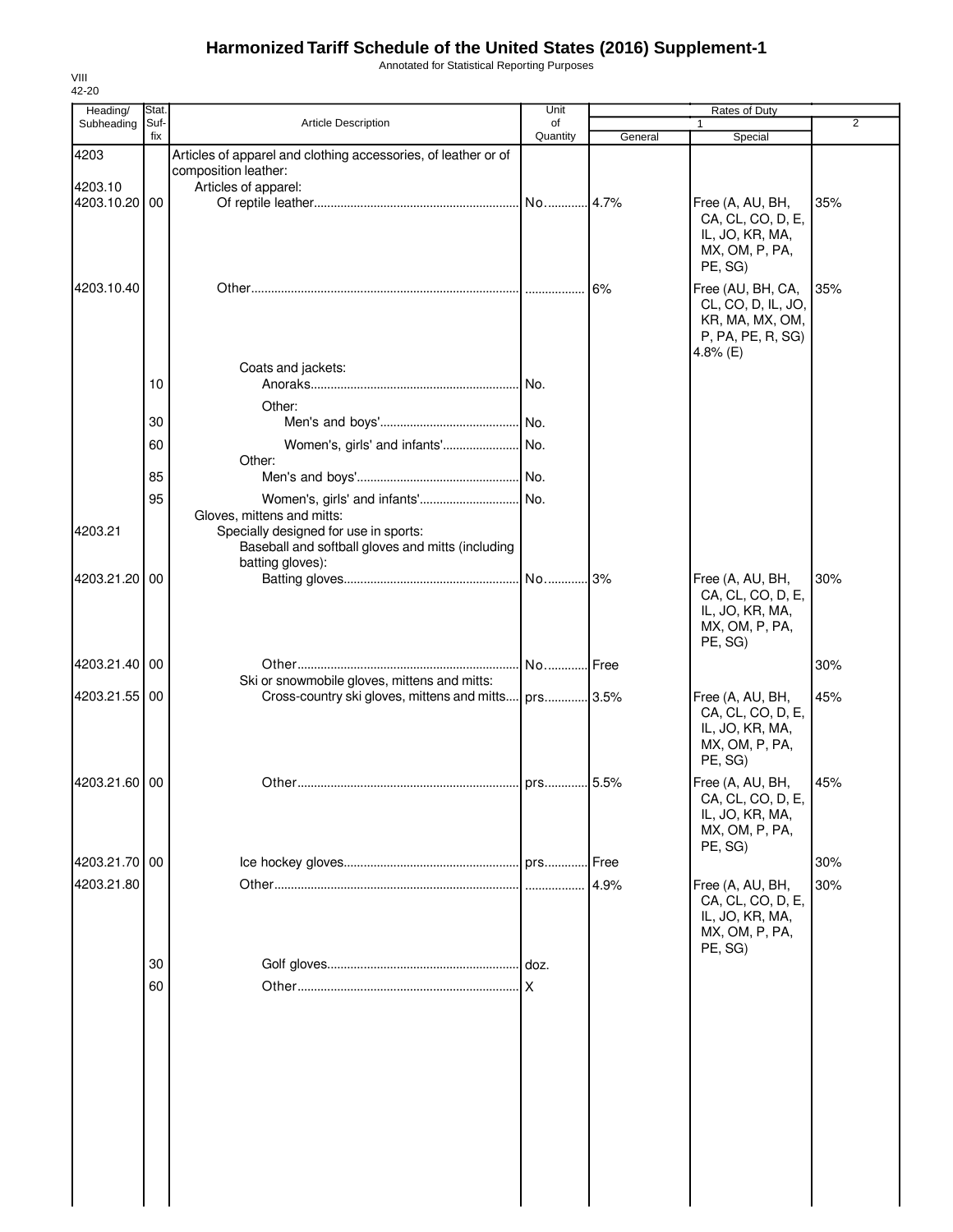Annotated for Statistical Reporting Purposes

| Heading/      | Stat.       |                                                                                                                                    | Unit           |         | Rates of Duty                                                                                       |                |
|---------------|-------------|------------------------------------------------------------------------------------------------------------------------------------|----------------|---------|-----------------------------------------------------------------------------------------------------|----------------|
| Subheading    | Suf-<br>fix | Article Description                                                                                                                | of<br>Quantity | General | $\mathbf{1}$<br>Special                                                                             | $\overline{2}$ |
| 4203 (con.)   |             | Articles of apparel and clothing accessories, of leather or of<br>composition leather: (con.)<br>Gloves, mittens and mitts: (con.) |                |         |                                                                                                     |                |
| 4203.29       |             | Other:<br>Gloves of horsehide or cowhide (except calfskin)<br>leather:                                                             |                |         |                                                                                                     |                |
| 4203.29.05 00 |             | Wholly of leather:<br>With fourchettes or sidewalls which, at a<br>minimum, extend from fingertip to fingertip                     |                |         |                                                                                                     |                |
|               |             | between each of the four fingers                                                                                                   | doz.<br>prs    | 12.6%   | Free (AU, BH, CA,<br>CL, CO, D, E, IL,<br>JO, MA, MX, OM,<br>P, PA, PE, SG)<br>6.3% (KR)            | 25%            |
| 4203.29.08 00 |             | Other:                                                                                                                             | doz.<br>prs    | 14%     | Free (AU, BH, CA,<br>CL, CO, D, IL, JO,<br>MA, MX, OM, P,<br>PA, PE, R, SG)<br>7% (KR)<br>11.5% (E) | 25%            |
| 4203.29.15 00 |             | With fourchettes or sidewalls which, at a<br>minimum, extend from fingertip to fingertip                                           |                |         |                                                                                                     |                |
|               |             | between each of the four fingers                                                                                                   | doz.<br>prs    | 14%     | Free (AU, BH, CA,<br>CL, CO, D, E, IL,<br>JO, MA, MX, OM,<br>P, PA, PE, SG)<br>7% (KR)              | 25%            |
| 4203.29.18 00 |             |                                                                                                                                    | doz.<br>prs    | 14%     | Free (AU, BH, CA,<br>CL, CO, D, IL, JO,<br>MA, MX, OM, P,<br>PA, PE, R, SG)<br>7% (KR)<br>11.5% (E) | 25%            |
|               |             |                                                                                                                                    |                |         |                                                                                                     |                |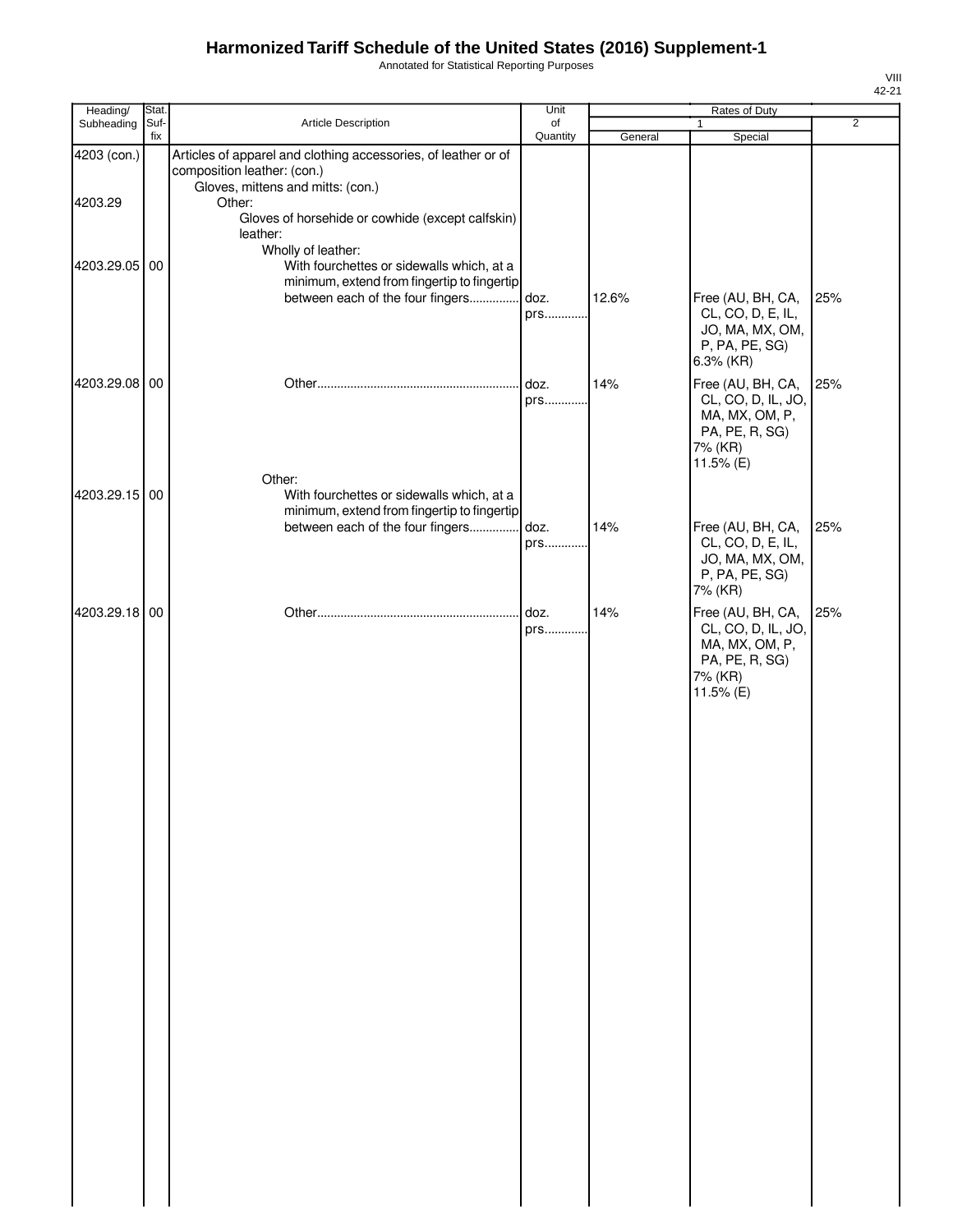Annotated for Statistical Reporting Purposes

| Heading/                 | Stat.       |                                                                                                                                    | Unit        |         | Rates of Duty                                                                               |                |
|--------------------------|-------------|------------------------------------------------------------------------------------------------------------------------------------|-------------|---------|---------------------------------------------------------------------------------------------|----------------|
| Subheading               | Suf-<br>fix | Article Description                                                                                                                | of          |         | 1                                                                                           | $\overline{2}$ |
| 4203 (con.)              |             | Articles of apparel and clothing accessories, of leather or of<br>composition leather: (con.)<br>Gloves, mittens and mitts: (con.) | Quantity    | General | Special                                                                                     |                |
| 4203.29<br>(con.)        |             | Other: (con.)<br>Other:                                                                                                            |             |         |                                                                                             |                |
| 4203.29.20 00            |             |                                                                                                                                    | doz.<br>prs | 12.6%   | Free (AU, BH, CA,<br>CL, CO, D, E, IL,<br>JO, MA, MX, OM,<br>P, PA, PE, SG)<br>$6.3\%$ (KR) | 25%            |
| 4203.29.30               |             | Other:                                                                                                                             |             | 14%     | Free (AU, BH, CA,<br>CL, CO, D, E, IL,<br>JO, MA, MX, OM,<br>P, PA, PE, SG)<br>7% (KR)      | 25%            |
|                          | 10<br>20    |                                                                                                                                    |             |         |                                                                                             |                |
| 4203.29.40               | 00          | For other persons:                                                                                                                 | doz.        | 12.6%   |                                                                                             |                |
|                          |             |                                                                                                                                    | prs         |         | Free (AU, BH, CA,<br>CL, CO, D, E, IL,<br>JO, MA, MX, OM,<br>P, PA, PE, SG)<br>6.3% (KR)    | 25%            |
| 4203.29.50 00            |             |                                                                                                                                    | doz.<br>prs | 12.6%   | Free (AU, BH, CA,<br>CL, CO, D, E, IL,<br>JO, MA, MX, OM,<br>P, PA, PE, SG)<br>6.3% (KR)    | 25%            |
| 4203.30.00 00            |             |                                                                                                                                    |             |         | Free (A, AU, BH,<br>CA, CL, CO, D, E,<br>IL, JO, KR, MA,<br>MX, OM, P, PA,<br>PE, SG)       | 35%            |
| 4203.40<br>4203.40.30 00 |             | Other clothing accessories:                                                                                                        |             |         | Free (A, AU, BH,<br>CA, CL, CO, D, E,<br>IL, JO, KR, MA,<br>MX, OM, P, PA,<br>PE, SG)       | 35%            |
| 4203.40.60 00            |             |                                                                                                                                    | X           | Free    |                                                                                             | 35%            |
|                          |             |                                                                                                                                    |             |         |                                                                                             |                |

VIII